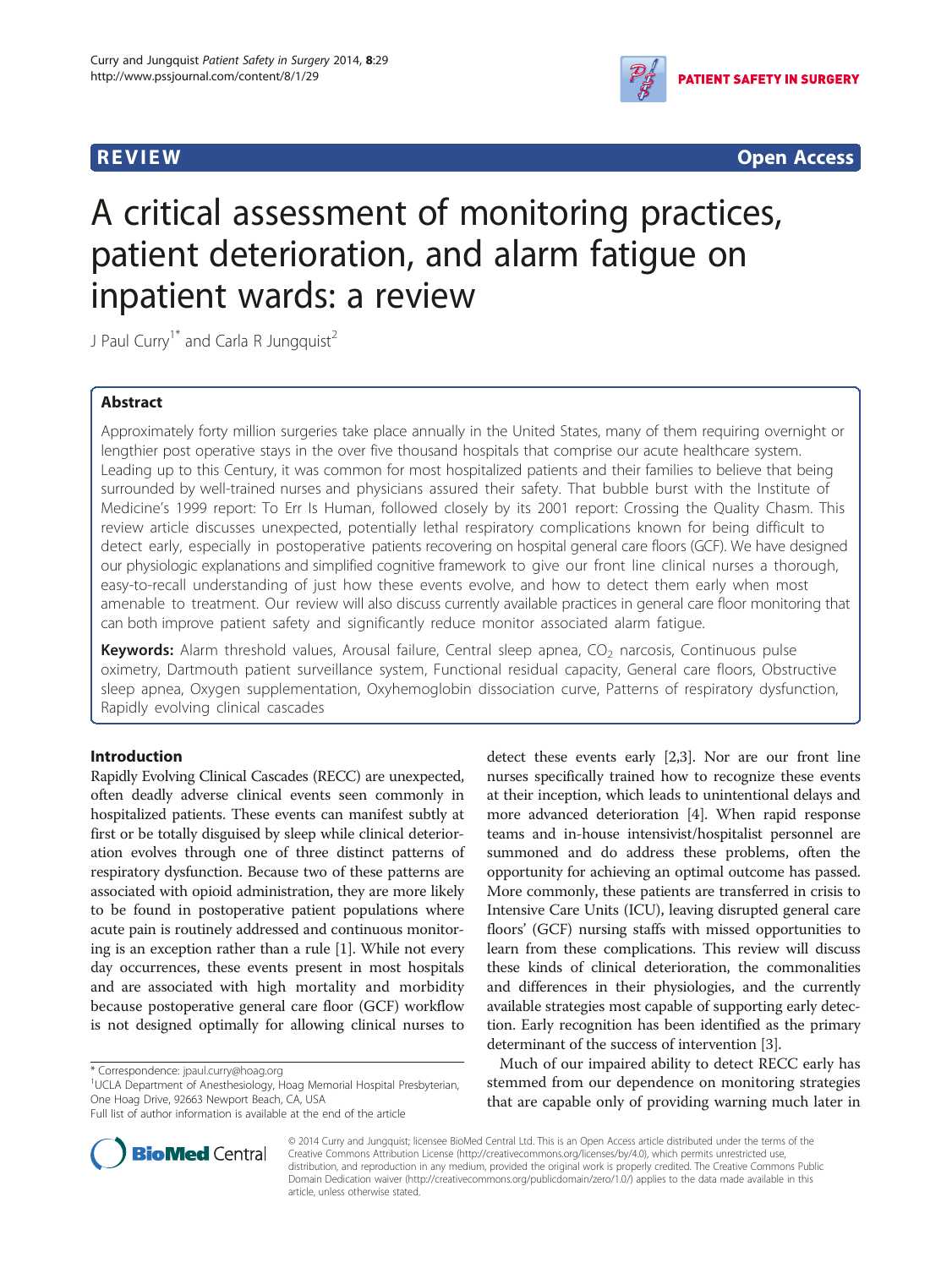the processes of deterioration [[4,](#page-17-0)[5\]](#page-18-0). Current general care floor (GCF) monitoring is often limited to isolated spot checks that include physiologic parameters such as the patient's heart rate, respiratory rate, temperature, and the brief observations that come from an array of clinical and non clinical visits, all separated by significant time spans where no monitoring occurs. This kind of surveillance is typically done every 4 hours, which leaves patients unmonitored 96% of their total time spent on the GCF [[6\]](#page-18-0). Some facilities provide patients with additional protection using continuous electronic monitoring (e.g. continuous pulse oximetry), but rarely are all GCF patients simultaneously afforded this level of surveillance [\[7](#page-18-0)]. When continuous monitoring is used, most of the chosen numeric values that must be breached to trigger its alarms (called alarm threshold values (ATV)) are physiologically extreme, e.g. heart rates > 130/ min or  $<$  50/min, respiratory rates  $>$  30/min or  $<$  8/min. This assures high statistical specificity, meaning few false positives with regard to something significant being wrong. It likewise assures less direct resource waste that otherwise would be incurred from having to respond to frequent false alarms. However, these extreme ATV can determine when our clinical nurses first take notice of the potential problem. Unfortunately, the time lost waiting for these highly specific alarm breaches often condemn patients to more advanced stages of clinical deterioration where correction now becomes emergent and much more costly in terms of resource utilization, morbidity and mortality [[3\]](#page-17-0). In years past, the consequences comprising this additional cost were shifted to the traditional payers and fully remunerated. But that has changed, now with the cost of many unexpected complications deemed the responsibility of the institution where they've occurred. Longitudinal studies have demonstrated as well that any postoperative complication occurring within 30 days of surgery, no matter how trivial, is significantly more important than preoperative patient risk and intraoperative factors combined regarding associated long term reductions in survival regardless initial full recoveries [[8,9\]](#page-18-0).

The use of numeric thresholds derived from expert consensus has been practiced for decades but became most popular in the 1980s with the formalization of Threshold Decision Making [[10](#page-18-0)] It was expert consensus, not clinical trial, that made way for a variety of physiologic threshold values to be selected to comprise the definition of sepsis in 1991, again in 2003, and reaffirmed in 2012 [\[11-13](#page-18-0)]. In 2014, this practice is now being highly scrutinized because of recent expert public disclosure announcing the near total lack of therapeutic progress made in the number one cause of hospital death - sepsis [\[14\]](#page-18-0). Many of its defining threshold values are now accepted as overly sensitive and too nonspecific to be clinically useful [[15](#page-18-0)]. Several of the experts originally responsible for these

threshold adaptations have come forward today with candor and courage, expressing their concerns that no gains in sepsis outcomes can be claimed other than improvements in its supportive care [\[14\]](#page-18-0), while other experts point to the lack of large trial reproducibility as being this methodology's largest collateral disappointment [[16](#page-18-0),[17](#page-18-0)].

Yet, not all physiologic threshold values used in hospital patient care today have undesirable Receiver Operating Characteristics that render them useless. One example would be the 90%  $SpO<sub>2</sub>$  (blood oxygen saturation) alarm threshold value (ATV) commonly used with continuous pulse oximeters in operating rooms, PACUs, and Critical Care Units, where patients often require ventilator support. This ATV makes great sense used in these settings where conditions like sudden endotracheal tube misplacement, displacement, or anesthesia influences exponentially increase the risk for sudden airway loss and abrupt respiratory arrest, all in the presence of experts focused on eliminating the threat to each individual patient at risk. Here, the alarm sounds in ample time for an attending anesthesiologist or skilled intensivist to take corrective action. But with the migration of continuous pulse oximetry to hospital general care floors in 1999, where continuous oximetry signals from whole populations of patients would be seen and heard at central nursing stations, the selection of this  $90\%$  SPO<sub>2</sub> ATV quickly became a work place liability. False alarms abounded from unanticipated motion artifacts created by more mobile patient populations and rudimentary noise reduction algorithms embedded in the monitors themselves. True alarms abounded from a then yet to be appreciated high prevalence of self correcting, episodic apneas that recurred during patient sleep, arguably worsened with opioid use in post operative patient populations [\[7,18,19](#page-18-0)]. Regardless, well over a decade prior to alarm fatigue reduction strategies now required of hospitals in 2014 as a Joint Commission National Patient Safety Goal, GCF clinical nurses at the turn of this century struggled to maintain their professional composure when ordered to monitor their post surgical patients with these continuous pulse oximetry systems. The alarm clamor alone caused many to abandon the systems entirely [\[7](#page-18-0)]. Others created 'expert' consensus based patient selection processes designed to include only those patients thought to be at higher risk. Called condition monitoring, this strategy was used on identifiable conditions, e.g. diagnosed obstructive sleep apnea, but the outcomes documented failure from a lack of sensitivity [[20](#page-18-0)]. Interestingly, no institution on record until 2007 tried tackling this 'excessive alarming' problem attributed to continuous pulse oximetry by simply adjusting its ATV [[7\]](#page-18-0). (Instead of alarming at an oxygen saturation (SPO<sub>2</sub>) breach of 90%, one institution 'increased' its alarm threshold value (ATV) downward to 80% as will be discussed in detail later in this review).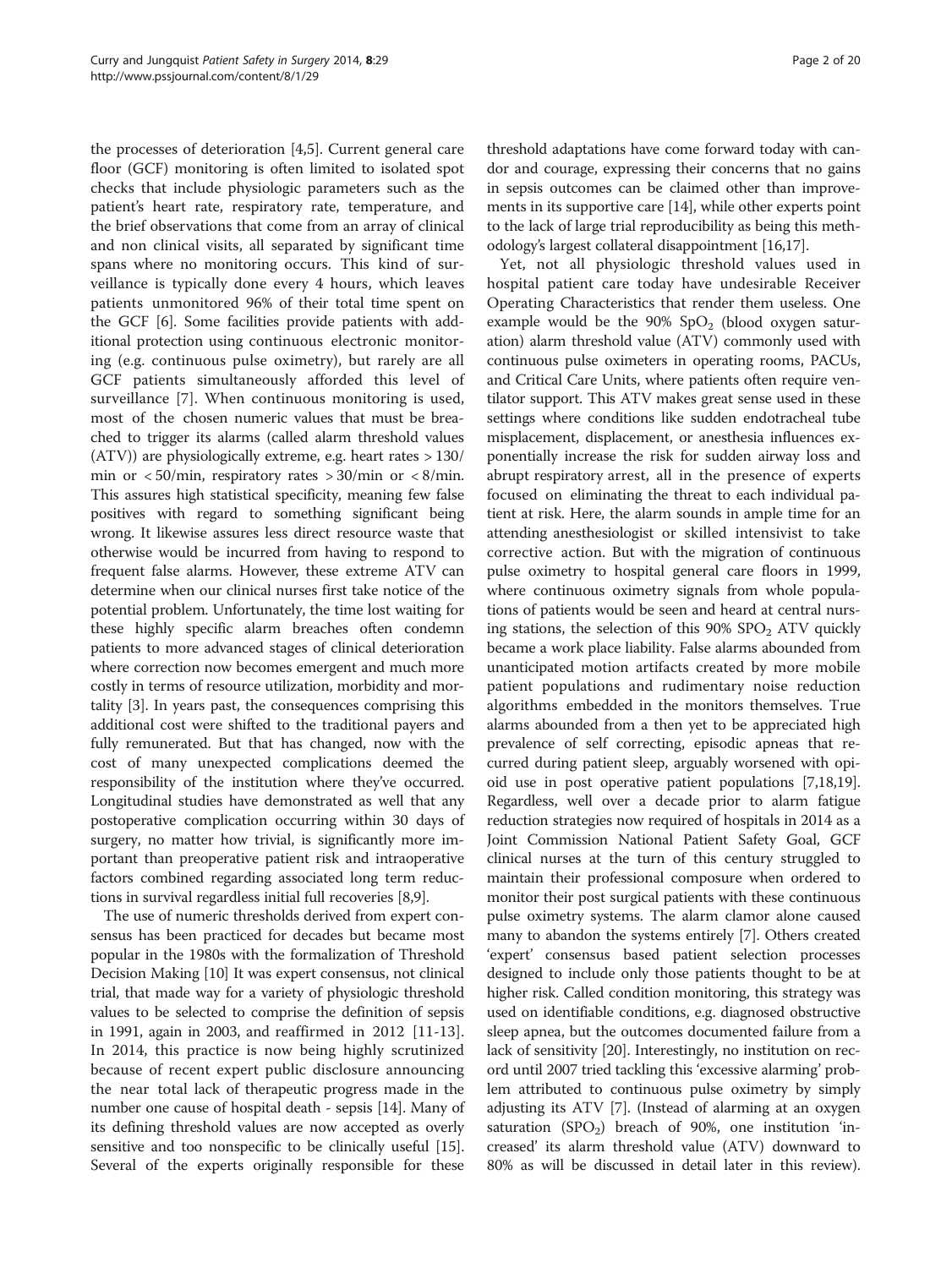Regardless excellent outcomes from that one institution, the majority of hospitals utilizing continuous pulse oximetry on their general care floors today still select alarm threshold values set at or very close to 90%.

A couple of appropriate questions to ask now would be: Is there one best alarm threshold value (ATV) for continuous pulse oximetry monitoring on general care floors that we should be using to follow our patients, and should we be following all GCF patients simultaneously? The answers we provide in this review are simple, but the explanations that support them will be evidence based and founded on thorough physiologic understandings of the three Rapidly Evolving Clinical Cascade Patterns of Respiratory Dysfunction that frequent general care floors (GCF). It's the latter that will give you lasting insight into exactly how to best detect these adverse events early where full recovery can be most expected.

# How is ventilation anatomy and physiology linked to our Three RECC pattern types?

We will begin our discussion by taking a moment to recall some basic ventilation anatomy and physiology. This is specifically designed to provide you with a simplified framework from which to easily remember the likenesses and differences of our three RECC pattern types. We start with a virtual anatomic structure called Functional Residual Capacity (FRC) that provides each of us with respiratory homeostasis. When RECC respiratory dysfunction does occur, it can be understood in terms of the particular changes that are taking place in this virtual FRC space. This can be useful when needing to process and communicate helpful information when directly dealing with early onsets of these events.

Functional Residual Capacity (FRC) depicted above in Figure 1 is an important, albeit virtual anatomic structure whose job is to continually provide our bodies any additionally needed oxygen beyond that being delivered within our moment to moment tidal volumes, so to maintain the stability our arterial oxygen content. It functions largely as an oxygen reservoir, playing a vitally important role as a necessary and constant contributor to our respiratory physiology, maintaining our generally stable arterial oxygen saturations. FRC is a combination of two real and separate anatomic volumes called Expiratory Reserve Volume and Residual Volume, but is more easily remembered as the lung air left over after normal exhalation. Our lungs hold approximately 6 L of air for men and less than 5 L for women at full capacity, achieved only during deepest inspiration. But on average our lungs normally operate at rest with our taking in tidal volume  $(V_T)$  breaths of 500 ml 'atop' the FRC. Exhalation occurs approximately 16 times a minute leaving on average 2 L of air behind. Without our FRC, the tidal volumes we depend on to 'freshen' our FRC would only be capable of introducing oxygen into our circulations

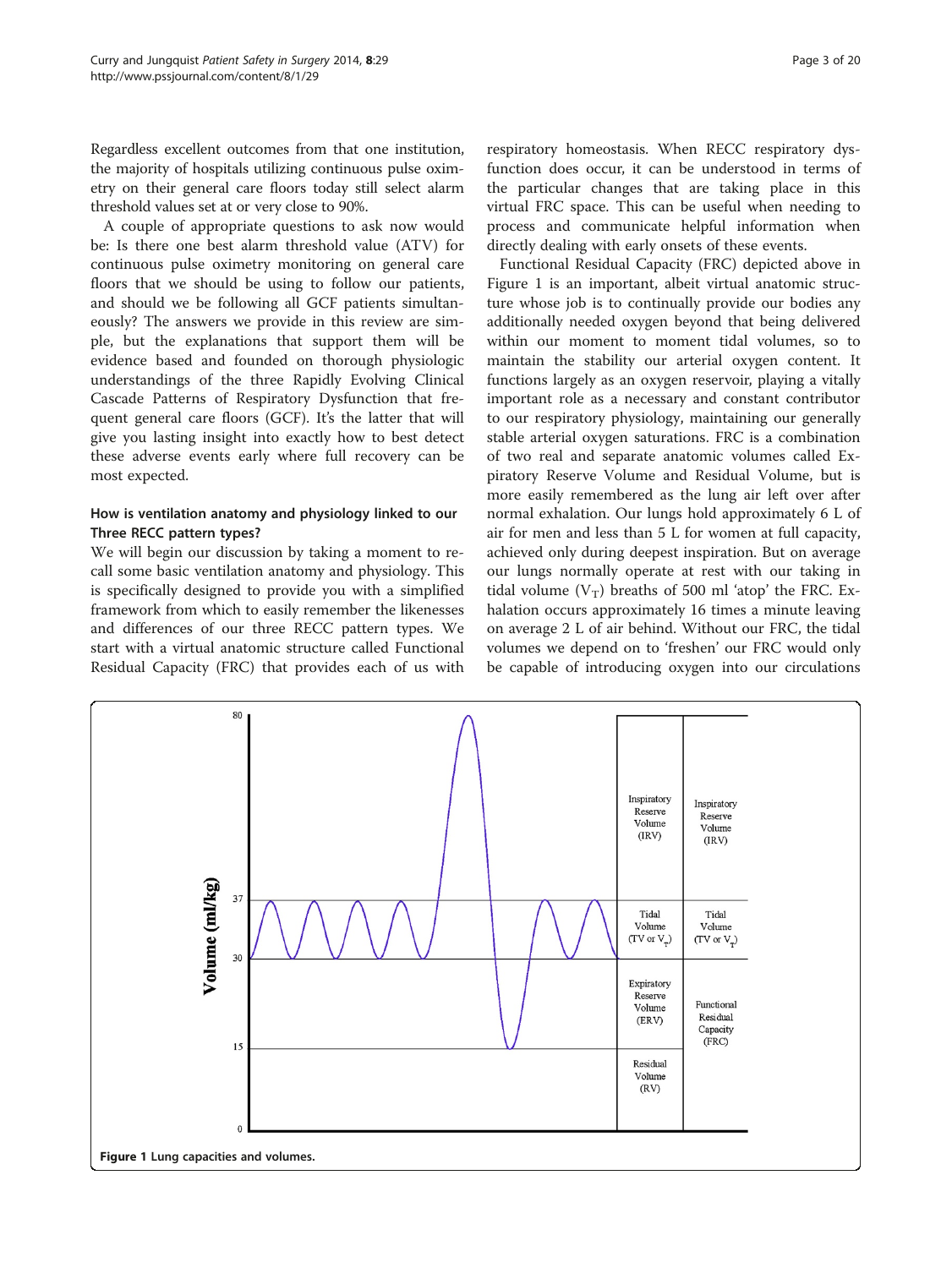during a small portion of our ventilatory cycles. The FRC adds a comfortable cushion, allowing for continual restocking of oxygen desaturated blood that recurs reliably (to a point) even when lungs are partially damaged or breathing stops over short time intervals, like when consciously holding our breaths or with short episodic airway losses. Unfortunately, more prolonged apneas can deplete this FRC reservoir regardless how robust it might be under normal circumstances, which is germane to our coming discussions. But our primary reason for discussing FRC here is that all three RECC Patterns of Respiratory Dysfunction can be thought to have their indiviually distinct pathologic influences on it.

Respiratory dysfunction that involves acute progressive hypoxemia is a complex subject, comprising a myriad of supply and demand contributors other than FRC alteration. But our simplified FRC associations can be helpful tools to assist any clinical nurse when facing the possibilities of early RECC and calling for expert clinical backup. This should translate to providing patients their best chances to avoid needless complications due to delayed detection and intervention. Our RECC Type I pattern disrupts the FRC through a process of 'replacement', while our RECC Type II pattern does it through a process of 'substitution', and our RECC Type III pattern through a process we call 'bedside larceny'. The process details will be explained next as we tackle each RECC pattern type in its numeric order.

#### RECC Type I pattern of respiratory dysfunction

A healthy male who had just undergone elective surgery develops shortness of breath that's noticed by his family who express concern to the nurse. The nurse, citing a normal oxygen saturation reading on his oximeter, reassures the family that the monitor indicates he's okay. Eventually his respiratory rate does rise to a critical value, but by this time it's too late to effectively respond to his rapidly deteriorating clinical condition and the patient, with sepsis, dies.

This pattern of hyperventilation compensated respiratory distress reflects a clinically evolving process associated with microcirculatory failure induced by familiar RECC conditions like sepsis, congestive heart failure (CHF), aspiration, and pulmonary embolism (PE). It's the most common pattern of our three, with prevalence for respiratory complications reaching as high as 2.7% in some postoperative populations [\[21](#page-18-0)]. Let's first examine how the onsets of our four RECC examples above disrupt the FRC and its ability to stabilize oxygen saturation. The pattern unfolds with processes that begin to replace healthy lung (FRC) immediately. With CHF, water does the replacing. In sepsis, it's pus (inflammatory factors). It's gastric and bowel content with eventual pus in cases of aspiration, and with pulmonary embolism,

portions of the FRC are replaced immediately (converted to dead space). Identifying the correct replacement process early, before a critical mass of lung is irreversibly harmed, becomes essential for optimal recovery.

The Type I pattern generally begins with subtle hyperventilation and a persisting respiratory alkalosis (RA), regardless subsequent progressive increases in anion gap and lactic acid levels. This initial stage occurs well before the development of dominant metabolic acidosis (MA), which is usually associated with its later, and very late terminal stages. These progressive pattern phases (initially isolated RA followed by mixed RA and MA, in turn followed by dominant MA) comprise the typical progression seen (Illustrated in Figure [2](#page-4-0) below).

The subtle early signs are easily overlooked. They are usually accompanied with complaints of mild dyspnea if patients are able to articulate their symptoms, and are often mistaken for anxiety. Nurses and physicians have on occasion been willing to discount these harbingers, even more so today than back in the pre-oximetry era, because now with spot oximetry checks so often available, patients may begin complaining but their  $SPO<sub>2</sub>$ values are seen as remaining 'normal'. What can be forgotten in the hectic, sometimes chaotic workflow of general care nursing is that normal appearing saturations in the mid to high 90s% can be misinterpreted as indicating respiratory stability when this isn't the case. Any patient can maintain 'good' saturations early while advancing toward significant clinical deterioration because of the initial compensatory hyperventilation seen with Type I events. The patient's actual unfavorably declining  $PaO<sub>2</sub>$ changes [[22](#page-18-0)] remain concealed because of this compensatory adaptation [\[23\]](#page-18-0). Respiratory alkalosis from hyperventilation and its affect on hemoglobin affinity hold saturations initially stable in early crisis. Our compensatory actions will deliver oxygen first and foremost when the respiratory system is challenged. Only later in the process does hydrogen ion stability, conformational changes of the hemoglobin molecule, and ultimately a precipitous fall in oxygen saturation  $(SPO<sub>2</sub>)$  combine to produce a resounding state of total respiratory collapse. Unfortunately, this later presentation can be when we first begin to realize our patients are in serious trouble, when it's difficult to miss but much more difficult to reverse, with death likely to follow quickly. We will explore the Oxyhemoglobin Dissociation Curve (ODC) more thoroughly later with our review of the RECC Type II Pattern of Respiratory Dysfunction.

Any complaints or signs of dyspnea need to always be carefully evaluated at their onset. Unfortunately, this isn't always the case. We have seen more than a few examples of very high respiratory rates  $(≥ 30/min)$  triggering rapid response team activations [[24,25\]](#page-18-0), and likewise triggering these patients' first detailed evaluations, both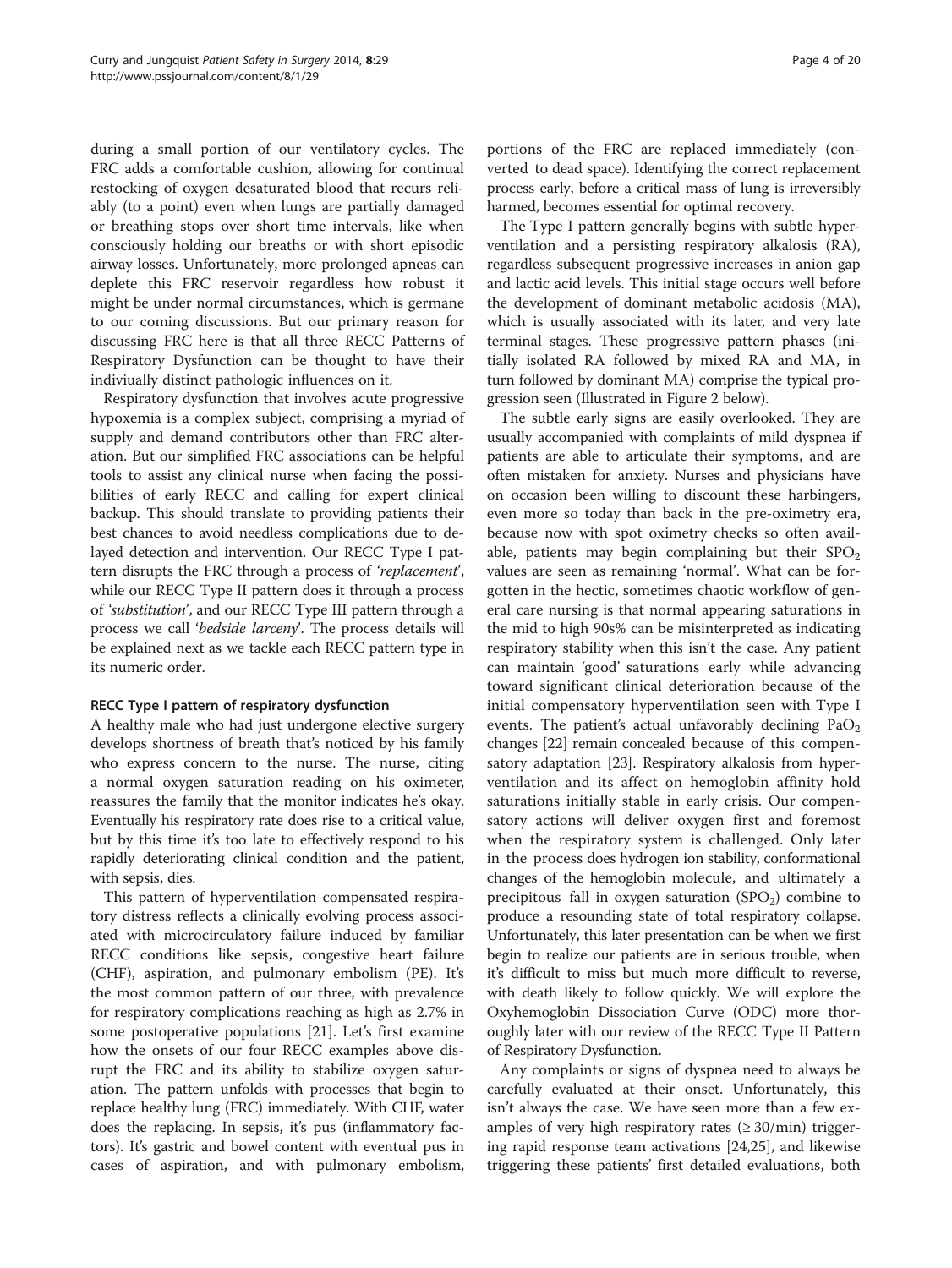late and sadly most often found in the non survivors when examined retrospectively [[26](#page-18-0)].

While mildly elevated respiratory rates are known to be nonspecific markers for respiratory distress, when they are discounted until extreme respiratory rates begin to appear, they change into highly specific markers just like high lactate levels [[27\]](#page-18-0), but for the much later RECC Type I pattern manifestations of severe metabolic acidosis. Here these respiratory rates are best considered markers of severity and diagnostic delay [\[28\]](#page-18-0), rather than useful warnings of early instability. Several studies have shown nursing spot checked respiratory rate recordings to be significantly unreliable [[29\]](#page-18-0), but automated, reliable continuous respiratory rate analysis is now available with many of today's continuous pulse oximetry systems. Also available is a reliable, continuous non-invasive minute ventilation monitor that is capable of quantifying the ventilatory changes seen in our Type I pattern, and in theory could be combined with continuous pulse oximetry to provide the most reliable real time information needed for early detection of all Type I RECC events. However, no outcome trials have yet tested this logical assumption.

Until such trials do prove this to be of value to our clinical nurses, we will have to rely on education and learning from our mistakes to prevent delays in Type I detection. What is not unusual to find in practice is our nurses being asked to administer low flow supplemental oxygen to mildly dyspneic patients until a physician can come by to evaluate. If that physician's evaluation is delayed, it isn't unusual for standing orders to advance this supplemental oxygen, increasing it in incremental adjustments to maintain a specified  $SPO<sub>2</sub>$  value. This adjustment process will continue to conceal the advancing pathologic FRC replacement changes, during which time the patient's condition inadvertently further deteriorates. These iterative increases in supplemental oxygen conceal and delay accurate assessment by matching the dynamically deteriorating FRC replacement (injury) process with its own dynamic concealing process. Here oxygen can be harmful. The oximeter and its  $SpO<sub>2</sub>$  values are erroneously reassuring until quite late when the Type I pattern has already turned deadly. These 'supportive' tactics, rather than the immediate workups and aggressive treatments these situations call for, become causative! The delays determine the poor outcomes, but these associations are unfortunately rarely appreciated. Rapid Response steps in when critical thresholds are breached and patients generally get whisked away to higher levels of care, considered often as victims of expected perioperative risk. Remember, supplemental oxygen should only be used in tandem with an aggressive search for a possible underlying RECC cause. There is no optimal oximetry alarm threshold value that is capable of warning us early that we are facing a RECC Type I Pattern of Respiratory Dysfunction. This is left to nursing judgment alone.

#### RECC Type II pattern of respiratory dysfunction

A healthy female who is receiving routine post–op nasal oxygen has been up all night complaining of severe postop pain, but is now finally asleep after yet another dose

<span id="page-4-0"></span>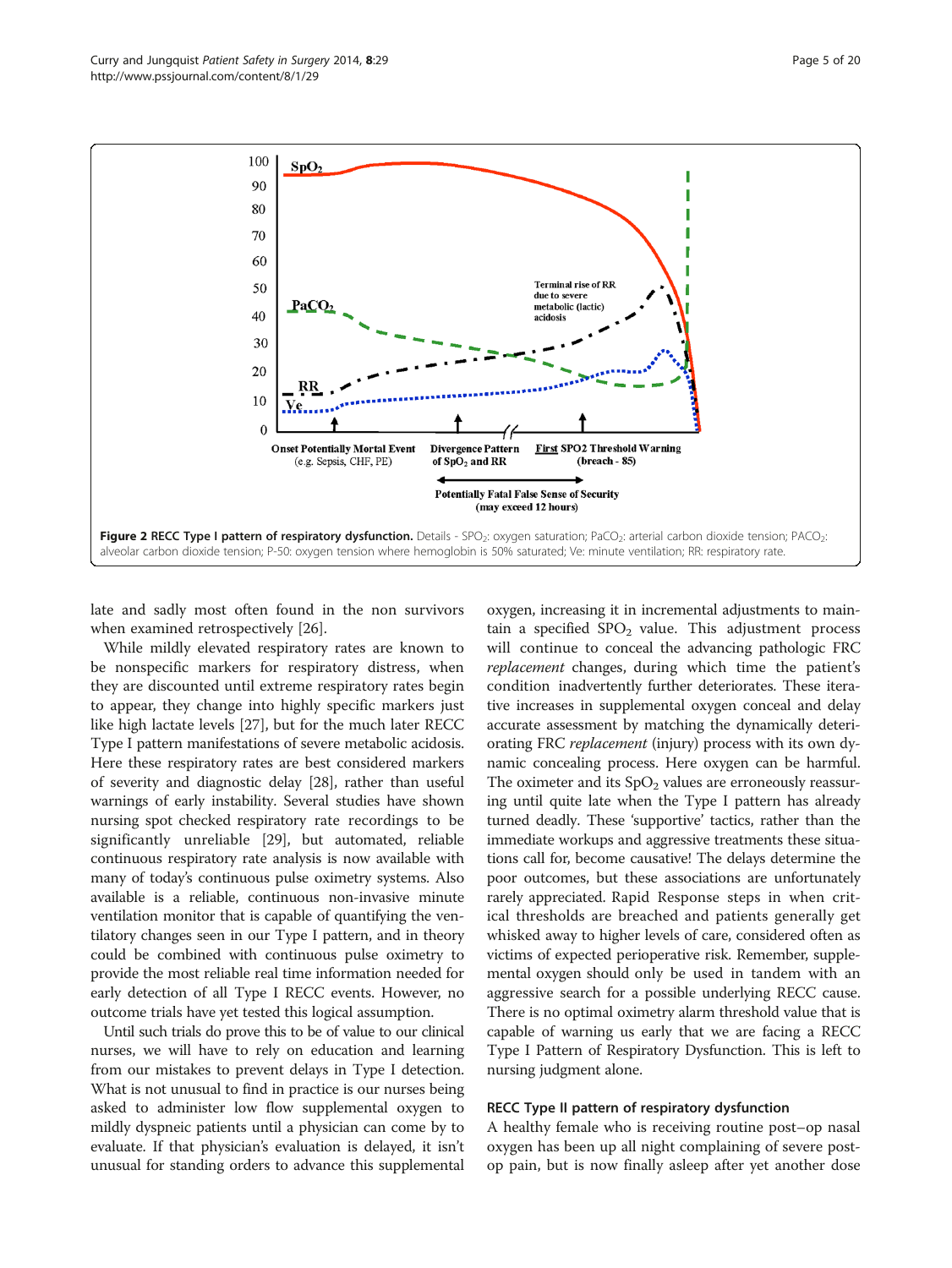of IV opioid. The nurse, noticing on rounds the patient's oxygen saturation is 'perfect' on the monitor, decides not to awaken her. She is found dead in bed 4 hours later.

Since the 1950s, nurses and physicians in training have learned that opioids produce death through this singular path involving progressive unidirectional hypoventilation [[30\]](#page-18-0). The synergy of opioids and a rising  $PaCO<sub>2</sub>$  contributes to central depression of our ventilatory drive, ultimately leading to ' $CO<sub>2</sub>$  Narcosis', an unstable condition that if left unchecked will lead to respiratory arrest. Opioid associated events aren't unusual in hospitals today. Experts speculate that up to a third of all code blue arrests in hospitals could result from opioid induced respiratory depression [\[31](#page-18-0)], and naloxone is administered as an antidote for opioid associated events in 0.2- 0.7 of patients receiving them postoperatively [\[32,33](#page-18-0)]. One estimate has these representing 20,000 of our nation's patients annually with one tenth suffering significant opioid related injuries that include death [\[34](#page-18-0)]. These events are always catastrophic, devastating to patients, patient families, and all clinicians involved. Yet in spite of all this incentive to improve, we have not made meaningful progress in protecting our patients from these events for a host of reasons, one major contributor being the increased emphasis on optimal postoperative pain management by centers that govern reimbursement [\[6](#page-18-0)] (Figure 3).

The RECC Type II pattern above exhibits a significant diminution in both inspiration and expiration airflow that results in significant quantitative changes in the amounts of gases normally occupying lung. Because these partial pressure changes equilibrate immediately with arterial blood minus an age predictable A-a gradient, once extreme levels are reached they can cause biochemical dysfunction at all end organ sites, most importantly the brain. Specifically,  $CO_2$  continues to mount in the blood (PaCO<sub>2</sub>) and lung  $(P_ACO_2)$ , unable to be cleared because of the opioid induced ventilatory depression. When levels of  $PaCO<sub>2</sub>$ have climbed to 'narcotizing' thresholds in the 70 mmHg range, carbon dioxide's own respiratory depressive effect begins to assert, combining with the opioid's effect to advance and accelerate a covert respiratory failure and severe respiratory acidosis. On the postoperative GCF, these respiratory failures are often easily confused with blissful sleep while extraordinarily high  $PaCO<sub>2</sub>$  levels continue to mount. The Type II pattern is frequently discovered only by accident when unsuccessful attempts are made to arouse these patients.

Some patients are at very high risk for postoperative hypoventilation even when given 'normal' doses of sedatives and opioids. Patients with congenital central hypoventilation syndrome [\[35\]](#page-18-0) can be completely asymptomatic while awake, yet despite their normal daytime  $PaCO<sub>2</sub>$ , exhibit profound hypoventilation responses to sedation and opioids when asleep. Others at risk include patients with obesity hypoventilation syndrome [[36\]](#page-18-0), chest wall deformities, polio sequelae, advanced COPD [\[37\]](#page-18-0), and severe hypothyroidism [\[38\]](#page-18-0).

Our current practice for detecting opioid induced respiratory depression is to monitor the respiratory rate, and while some studies have shown that respiratory rate reductions provide a useful indication of ventilatory depression in some patients [[39,40\]](#page-18-0), there's ample evidence to suggest that it's not that simple. Several studies have shown opioid and sedative induced respiratory depression to be associated with reductions in tidal volume and more variable patterns of breathing [\[41](#page-18-0)-[43](#page-18-0)]. In fact, hypoventilation produced by some benzodiazepines may primarily reduce tidal volumes with accompanying

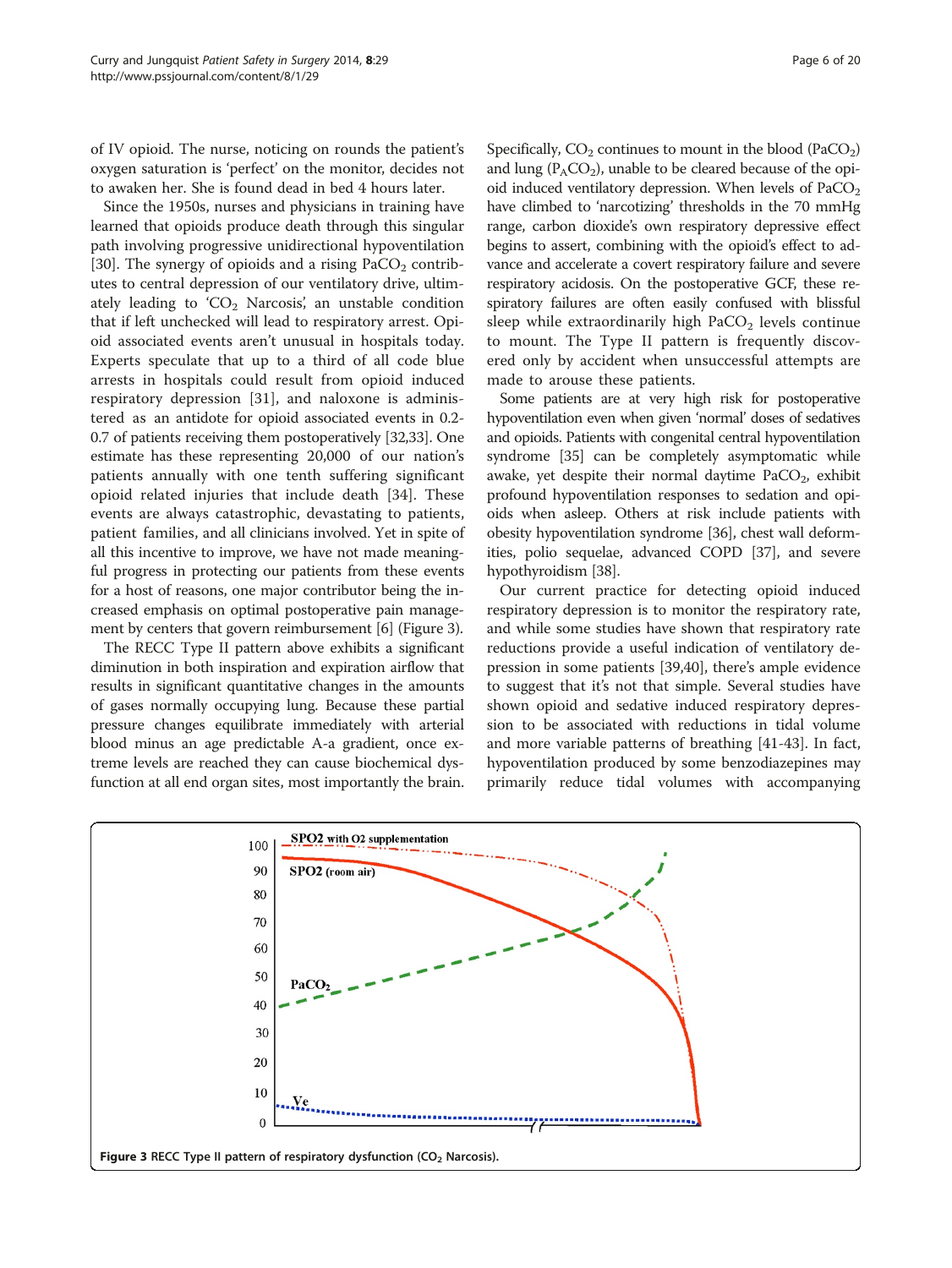increases in respiratory rate [\[44](#page-18-0)]. In obese patients, or others with narrow, semi-patulous upper airways, tidal volumes may be even further reduced through increases in opioid associated upper airway resistance [\[45,46\]](#page-18-0), suggesting that any relative reductions in rate and/or tidal volume are likely to be highly variable depending on both patient and drug-related factors. So, relying on threshold respiratory rate monitoring as our only surrogate marker for opioid induced respiratory depression may only be providing a false sense of security.

The addition of continuous pulse oximetry surveillance to intermittent or continuous respiratory rate monitoring can be very helpful when detecting Type II RECC events unless patients are simultaneously receiving supplemental oxygen [[47](#page-18-0)]. When hypoventilation progresses while certain flow rates of supplemental oxygen are being provided, the escalating  $CO<sub>2</sub>$  retention process can remain hidden from pulse oximetry monitoring until very late when lethal levels of  $CO<sub>2</sub>$  have already accumulated [[48](#page-18-0)-[50](#page-18-0)]. This masking effect from the supplemental oxygen may result in deadly detection delays much like what can happen with the Type I pattern, but for an entirely different reason. Without supplemental  $O_2$ , the expected Fraction of Inspired Oxygen  $(FIO_2)$  contained in the air we entrain into our lungs with each breath we take is immediately diluted into much leaner partial pressures because of how the Type II RECC process influences the FRC. Where Type I RECC processes can be thought to 'replace' the FRC itself, the Type II RECC process 'substitutes' one gas's progressively rising partial pressures  $(P_ACO_2)$  in healthy lung for the partial pressures of the other gases remaining from inhaled room air  $(N_2, H_2O,$  and  $O_2)$ . It's a pathologic dilution process where all the partial pressures in the lung, when added together, will equal the expected atmospheric pressure with only one  $(P_ACO_2)$  increasing. The trapped, climbing  $P_ACO_2$  competes for the same 'FRC' space as the fixed partial pressure components of air, diminishing the latter, most importantly the  $P_AO_2$ . The alveolar gas equation:

$$
[P_AO_2=F_IO_2(P_{ATM}.PH_2O)\text{-}PaCO_2/RQ]
$$

can approximate what these expected partial pressure values of the diluted (*substituted*) alveolar oxygen would be in people with lungs that function normally. For example, at sea level breathing room air with a normal  $PaCO<sub>2</sub>$ of 40 mmHg, we can expect the  $P_AO_2$  to be 99.7 mmHg. If the PaCO<sub>2</sub> rises to 50 mmHg, the  $P_AO_2$  falls to 87.2 mmHg, 60 mmHg PaCO<sub>2</sub> = 74.7 mmHg P<sub>A</sub>O<sub>2</sub>, and 70 mmHg PaCO<sub>2</sub> (CO<sub>2</sub> Narcosis) = 62.2 mmHg  $P_AO_2$ . Few clinicians are able to precisely state off hand what early  $SPO<sub>2</sub>$  oximetry changes are to be expected if sleeping patients receiving parenteral opioids are being monitored with continuous pulse oximetry and begin progressively retaining known

elevations of  $PaCO<sub>2</sub>$  from a RECC Type II process. This holds especially true for patients with otherwise normal lungs who are simultaneously receiving supplemental oxygen. We will now connect a series of basic physiologic calculations like those above to allow you to understand just how this can be worked out accurately. This will likewise demonstrate the limitations to continuous pulse oximetry monitoring when surveilling for the Type II Pattern of Respiratory Dysfunction.

Assuming normal breathing patterns and pulmonary physiology, it isn't difficult to reasonably estimate from the  $P_AO_2$  what the PaO<sub>2</sub> should be. Generally, the  $P_AO_2$ - $PaO<sub>2</sub>$  (A-a gradient) when breathing room air can be calculated simply by taking a patient's age, adding 10 to this value, and dividing the sum by 4. So assuming an otherwise healthy 50 year old patient breathing room air has a  $P_AO_2$  that rounds off to 100 mmHg, his  $PaO_2$  can be expected to approximate 85 mmHg (15 mmHg A-a gradient). And once we know the  $PaO<sub>2</sub>$ , we can estimate his blood oxygen saturation  $(SPO<sub>2</sub>)$  with reasonable accuracy, but only if we account for the variables that influence hemoglobin saturation. These variables are the parameters capable of shifting the Oxyhemoglobin Dissociation Curve (ODC) to the right or left, such as his concurrent arterial blood pH, PaCO<sub>2</sub>, background 2,3DPG (Diphosphoglycerate), and temperature. There could be hidden variables as well, unique to an individual patient that could skew any of these mathematical outcomes unexpectedly, but generally these calculations are valid and relatively precise. Automated mathematical models like HbO. Severinghaus and HbO.Dash are used today in blood gas laboratories to correlate reliable saturation values off any known  $PaO<sub>2</sub>$ , provided we accept certain assumed fixed values for some of the less important variables, yet account for the most important ones. The HbO. Dash model offers one large correction advantage by allowing us to factor a patient's concurrent arterial blood  $pH$  and  $PaCO<sub>2</sub>$  into its saturation determination. This provides a significant correction because it accounts for the Bohr effect, a major physiologic modifier that shifts the ODC increasingly rightward or left, the more acidotic or alkalotic a patient's arterial blood might become. Respiratory acidosis (elevated  $PaCO<sub>2</sub>$ ) and its rightward curve shifts can significantly decrease the expected saturation values on any given  $PaO<sub>2</sub>$ . Leftward shifts associated with respiratory alkalosis (diminished  $PaCO<sub>2</sub>$ ) raise expected saturation values for any given  $PaO<sub>2</sub>$ , like that caused by the hyperventilatory respiratory alkalosis seen in early Type I RECC processes. The same ODC shifts hold true for metabolic acidosis and alkalosis, but it's acute respiratory alkalosis that contributes significantly to concealing early Type I FRC *'replacement'* processes from the oximeter by stabilizing  $SPO<sub>2</sub>$  while the PaO<sub>2</sub> continues to deteriorate. Both early Type I and Type II processes can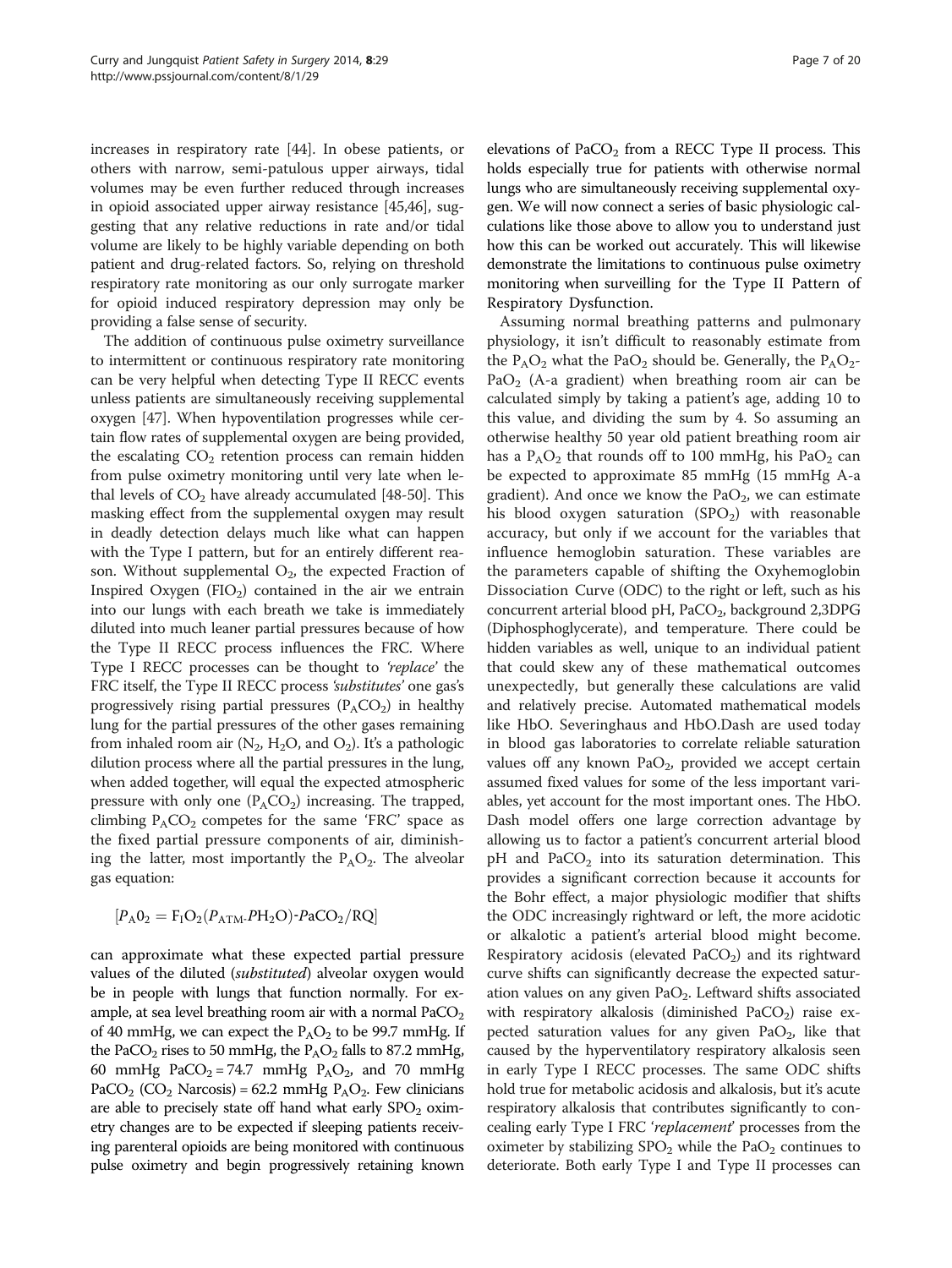likewise be concealed from oximeters when supplemental oxygen is delivered indiscriminately.

Progressively worsening respiratory acidosis can be assumed from any rapidly evolving unidirectional hypoventilation, a biochemical consequence of the mounting  $CO<sub>2</sub>$  retention. With these immediate onsets of respiratory acidosis, an arterial blood's pH value in an otherwise healthy individual can be predicted directly from knowing the  $PaCO<sub>2</sub>$  value and using a Henderson-Hasselbach equation calculator  $(pH = 6.1 + log(HCO<sub>3</sub>/(0.03 \times PaCO<sub>2</sub>)),$  because the equation's bicarbonate  $(HCO<sub>3</sub>)$  variable remains fixed acutely at 24 mEq/L. (It generally takes 3–5 days for our kidneys to begin compensating for any acute respiratory acidosis by preserving additional  $HCO<sub>3</sub>$ ) Pulse oximeters measure saturation directly and don't sort out which variables are at work altering the Oxyhemoglobin Dissociation Curve (ODC) or age related diffusion changes to make that SPO<sub>2</sub> possible.

If patients on opioids progressively accumulate  $CO<sub>2</sub>$ while breathing room air, the 'substitution' process will manifest immediately on continuous pulse oximetry monitors because the substitution and dilution of the original  $FIO<sub>2</sub>$  entrained into the lungs by the retained  $CO<sub>2</sub>$  translates immediately to substantial progressive reductions in  $PaO<sub>2</sub>$  and its associated SPO<sub>2</sub>. It isn't nearly so straightforward when supplemental oxygen is being delivered, especially when the route most commonly used to deliver it is through nasal cannulas. You will soon learn how and why supplemental oxygen delivery can be imprecise under the best of circumstances, which should improve your vigilance regarding monitoring and trouble shooting any potential Type II RECC events. We wish for you to fully appreciate the logic and relationships involved regarding surveilling for Type II events because they are arguably the easiest to miss should you not have the information we are about to share. Once we detail these precise physiologic relationships, we will leave you with a table that demonstrates for your future referencing the oxygen saturation changes you might reasonably expect to see (with caveat) from a variety of sleeping patient models experiencing progressive opioid induced Type II processes while simultaneously receiving a selection of possible supplemental oxygen flow rates.

Most continuous pulse oximetry monitors including those used on GCF, are set to alarm once the  $SPO<sub>2</sub>$  value dips below 90% [[1,](#page-17-0)[7\]](#page-18-0). This particular GCF practice continues to be associated with alarm fatigue, alarm neglect, continuous monitoring exclusion, and poor opioid associated GCF outcomes [\[7,31,34](#page-18-0)]. Nor is it practiced universally in the United States. Dartmouth's Hitchcock Medical Center has been deploying universal GCF pulse oximetry monitoring with their alarm thresholds set at 80% since 2007, and boasts no opioid associated deaths or anoxic brain injuries from the time of this inception

[[7,51\]](#page-18-0). Nevertheless, 90% thresholds still account for the majority of GCF practices today for reasons that have never been clarified by clinical trial, but that will be discussed once we have covered all three Patterns of Respiratory Dysfunction. If we wish to be clinically competent to manage patients receiving parenteral (and neuraxial) opioids on GCF, one of our skill sets should be the capability of reliably detecting opioid associated  $CO<sub>2</sub>$ Narcosis (the RECC Type II pattern) in its earliest stage when  $PaCO<sub>2</sub>$  approximates 70 mmHg, where it rarely causes harm and can be easily corrected. To do this, we need at minimum to be aware of the fundamentals of opioid induced respiratory dysfunction, including an appreciation for its complexity. Let's look again at our healthy 50 year old model with normal lungs, but now we will make him a PACU patient with you in charge. We will also compare him to two additional patients, healthy 30 and 75 year olds, to get you comfortable with the vagaries of this Type II respiratory dysfunction and opioid associated influences. (We will further assume that your hypothetical PACU is at sea level for those of you clever enough to insist on this amount of granularity).

All three of your hypothetical patients have gone through operations where there is minimal blood loss but significant pain. For our first vignette, assume each is about to leave the PACU on room air, all are comfortable from appropriately administered opioids, all easily aroused with saturations (SPO<sub>2</sub>) of 92% and breathing at 10-12/min. They have all been started on standard, demand only morphine PCAs, and will be monitored with continuous pulse oximetry once on the GCF. What might be your concerns? You certainly have done a nice job managing their pain, and there seems to be physiologic evidence that opioids are producing some respiratory depression along with high quality analgesia. Because these are otherwise healthy individuals, and you feel somewhat confident in the safety profiles of demand only PCAs, you shouldn't feel a need to subject these patients to arterial sampling for blood gas analysis. What you might want most is reassurance that should these patients become progressively more narcotized to the point of  $CO_2$  Narcosis (PaCO<sub>2</sub> approximating 70 mmHg), that this will be reliably detected and corrected. You also know how busy the GCF can get and that your GCF oximeters alarm once  $SPO<sub>2</sub>$  values breach 90%, just like those in your PACU. Even though reports have indicated that severe hypercapnic acidosis is surprisingly well tolerated [[52](#page-18-0)], if you are sensitive to the American Heart Association's ACLS recommendations regarding severe acidosis being defined as arterial pH < 7.2 and that standard Critical Care Admission Criteria for many hospitals today includes arterial pH < 7.25, you might also like to know that your patients' arterial pH stay above 7.25 (which in uncomplicated respiratory acidosis is done by limiting the maximum  $PaCO<sub>2</sub>$  to no higher than 55 mmHg).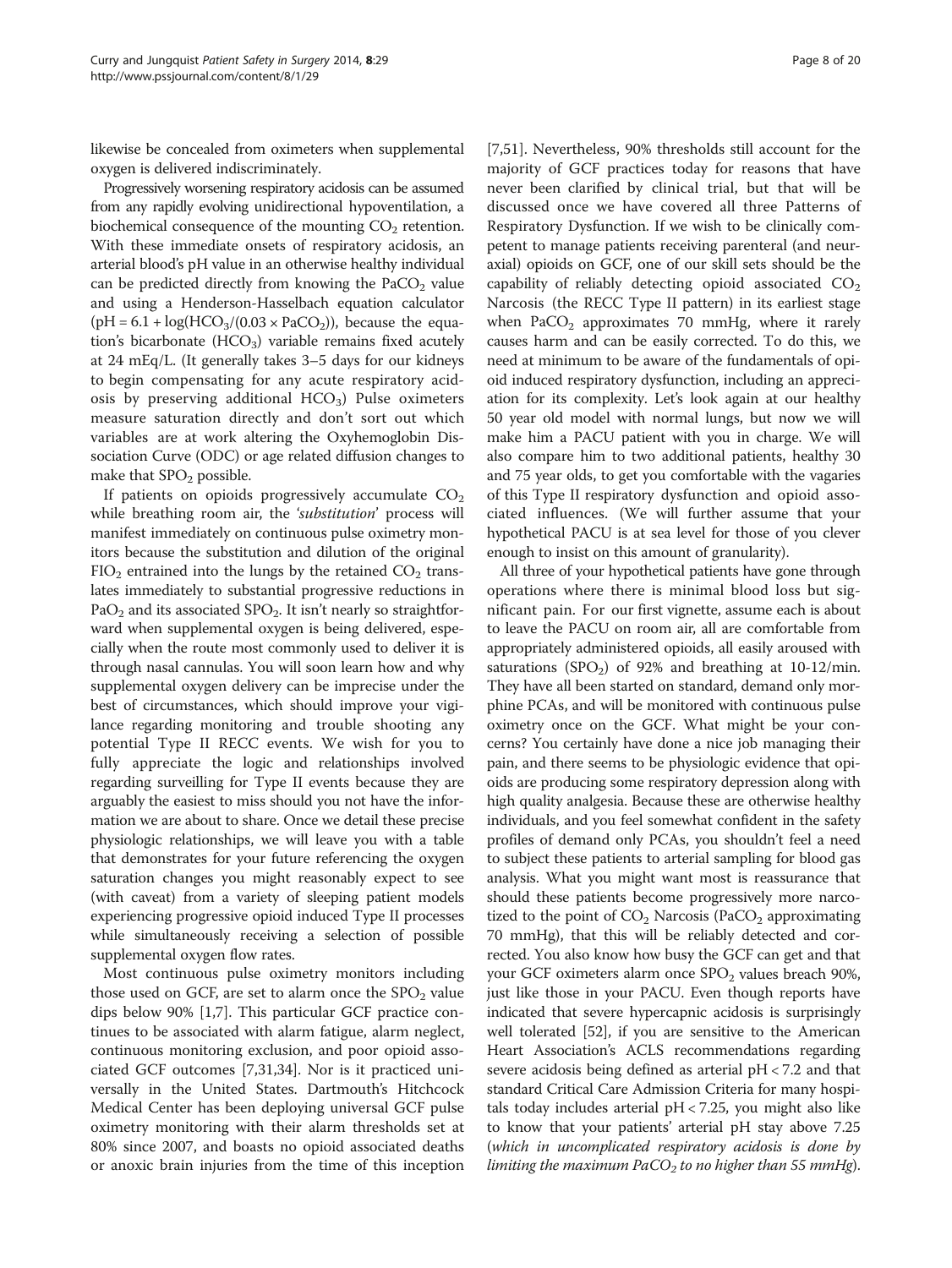So accepting these provisos, let's have a look at how and why our mathematical formulas and simulation models can project how safe we are capable of keeping these patients on the GCF using continuous pulse oximetry surveillance.

Your 30 year old patient breathing room air will have a  $P_AO_2$ -Pa $O_2$  (A-a gradient) of 10 mmHg, your 50 year old a 15 mmHg gradient, and your 75 year old a 21 mmHg gradient. You can't calculate precisely what your  $P_AO_2$  will be because you don't know what your  $PaCO<sub>2</sub>$  is, but you do know you prefer the  $PaCO<sub>2</sub>$  to not exceed 55 mmHg because a PaCO<sub>2</sub> 56 mmHg = arterial pH 7.25. So working backwards with the assumption that your 30 year old's PaCO<sub>2</sub> is 55 mmHg, his  $P_AO_2$  calculates out to be 81 mmHg. Subtract his A-a gradient of 10 mmHg and his  $PaO<sub>2</sub>$  will be 71 mmHg. This value correlates to a HbO.Dash  $SPO<sub>2</sub>$  computation value of 91%, 1% beneath his current PACU  $SPO<sub>2</sub>$  92%, indicating at the moment a job well done since his  $PaCO<sub>2</sub>$  must be somewhere beneath your 55 mmHg limit. But there's not a lot of cushion. The HbO.Dash computation also tells you with appropriate recalibrations of his  $P_AO_2$  that this patient's PaO<sub>2</sub> would need to drop to 67 mmHg to trigger a pulse oximeter's alarm set for a 90%  $SPO<sub>2</sub>$  breach. It further quantifies that any such breach would correlate with a PaCO<sub>2</sub> of 58 mmHg that calculates to an arterial pH of 7.24, neither ideal but well beneath a  $PaCO<sub>2</sub>$  of 70 mmHg where emergent, though relatively simple therapeutic interventions would be needed to bring ventilatory performance back in line.

Your 50 year old has a 15 mmHg A-a gradient, so working with the same assumptions, his  $PaO<sub>2</sub>$  drops to 66 mmHg. This correlates to a HbO.Dash  $SPO<sub>2</sub>$  value of 89%. Clearly, with his PACU SPO<sub>2</sub> value of 92% on room air, his PaCO<sub>2</sub> and pH must be well within acceptable ranges. Additionally, his computations show us that the 90% ATV pulse oximeter will begin alarming  $(SPO<sub>2</sub>)$ 89%) if his  $PaCO<sub>2</sub>$  does climb to 55 mmHg. Your 75 year old has a 21 mmHg A-a gradient that would drop his PaO<sub>2</sub> to 60 mmHg at a PaCO<sub>2</sub> of 55 mmHg. This correlates to a HbO.Dash  $SPO<sub>2</sub>$  value of 87%, leaving even more margin for safety regarding his arterial pH with his PACU SPO<sub>2</sub> at 92%. In fact, the opioid respiratory depression we fictitiously assigned him doesn't really align with his calculated clinically near normal  $PaCO<sub>2</sub>$  of 46 mmHg and arterial pH of 7.34 that we worked out with multiple simulated HbO.Dash computation runs. But any PaCO<sub>2</sub> higher than 50 mmHg would drop his SPO2 below 90%, causing the GCF continuous pulse oximeter to alarm needlessly, assuring unwanted nursing distraction should he choose to begin pushing his PCA demand button. Unfortunately, it would also assure little rest for him and unsafe GCF conditions for everyone because of alarm fatigue. One way to circumvent this issue

would be to provide him with supplemental oxygen, as we are accustomed to doing. But as will be demonstrated, this decision comes at a steep price.

Back again to your 30 year old patient… Instead of breathing room air in the PACU, he's put on 3 L/min  $O_2$ through nasal cannulas. Let's assume that this raises his FIO<sub>2</sub> from .21 to .30, a commonplace assumption  $(.21 +$  $(.03 \times O<sub>2</sub>L$  flow/min)) when using this kind of oxygen delivery system [\[53](#page-18-0)]. Now his A-a gradient must be adjusted to accommodate this approximate .1  $FIO<sub>2</sub>$  addition, and the new gradient is estimated by adding an additional 5– 7 mmHg to his original A-a gradient for each added .1 FIO<sub>2</sub> increase. Because the FIO<sub>2</sub> is now .3, his calculated  $P_AO_2$  (assuming a  $P_ACO_2$  of 55 mmHg) will now be 145 mmHg. So we subtract from this  $P_AO_2$ , his (age + 10)/ 4 + the additional 7 mmHg A-a adjustment, and his PaO<sub>2</sub> approximates 128 mmHg. This PaO<sub>2</sub> correlates to a HbO.Dash  $SPO<sub>2</sub>$  above 98%, meaning that at an arterial pH of 7.26 and PaCO<sub>2</sub> of 55 mmHg, the pulse oximeter will not indicate any sign of trouble. At a PaCO<sub>2</sub> of 70 mmHg (arterial pH of 7.16) his  $P_AO_2$  calculates to 126.4 mmHg and his  $PaO<sub>2</sub>$  with A-a adjustments approximates 109 mmHg. This yields a 95%  $SPO<sub>2</sub>$ , a value that rarely earns more than cursory notice, yet now your patient is in serious trouble while probably appearing to be sleeping blissfully in no distress at all! Your 50 year old patient will have a near identical experience because with all the adjustments appropriate for his age, at a  $PaCO<sub>2</sub>$  of 70 mmHg (arterial pH of 7.16) his  $PaO<sub>2</sub>$  calculates to 104 mmHg with a HbO.Dash  $SPO<sub>2</sub>$  value again of 95%! Your 75 year old doesn't fair any better. At a  $PaCO<sub>2</sub>$  of 70 mmHg (arterial pH of 7.16) his  $PaO<sub>2</sub>$  calculates down to 98 mmHg with his A-a adjustments, but the HbO.Dash  $SPO<sub>2</sub>$  remains in the 95% range, just a tad lower by fractions of a decimal point. Now let's see how things might improve as we attempt to limit our 'low' flows of supplemental  $O_2$ , starting at 1L/min.

 $1L/min O<sub>2</sub>$  flows though nasal cannulas by convention will bring the  $FIO<sub>2</sub>$  from .21 up to .24, although we'll share a caveat regarding this in a moment. Assuming a  $FIO<sub>2</sub>$  of .24 and a PaCO<sub>2</sub> of 55 mmHg, the P<sub>A</sub>O<sub>2</sub> calculates to 102.4 mmHg. Adjusting for the A-a gradient, your 30 year old will have a  $PaO<sub>2</sub>$  of 89.4 mmHg and a HbO.Dash  $\text{SPO}_2$  of 95%, which as mentioned above will not normally draw a lot of attention unless the bedside nurse is very well informed about these basic science details. Your 50 year old will have a Pa $O_2$  of 84.4 mmHg at a PaCO<sub>2</sub> of 55 mmHg, with a HbO.Dash SPO<sub>2</sub> of 94%, and your 75 year old will have a  $PaO<sub>2</sub>$  of 78.4 mmHg with a HbO.Dash  $SPO<sub>2</sub>$  of 93%. Said another way, these patients may be comfortable and will probably not attract much clinical attention based on their  $SPO<sub>2</sub>$ , even though their respiratory acidoses (arterial pH 7.26) teeter at a generally well tolerated [[52](#page-18-0)] moderately severe level.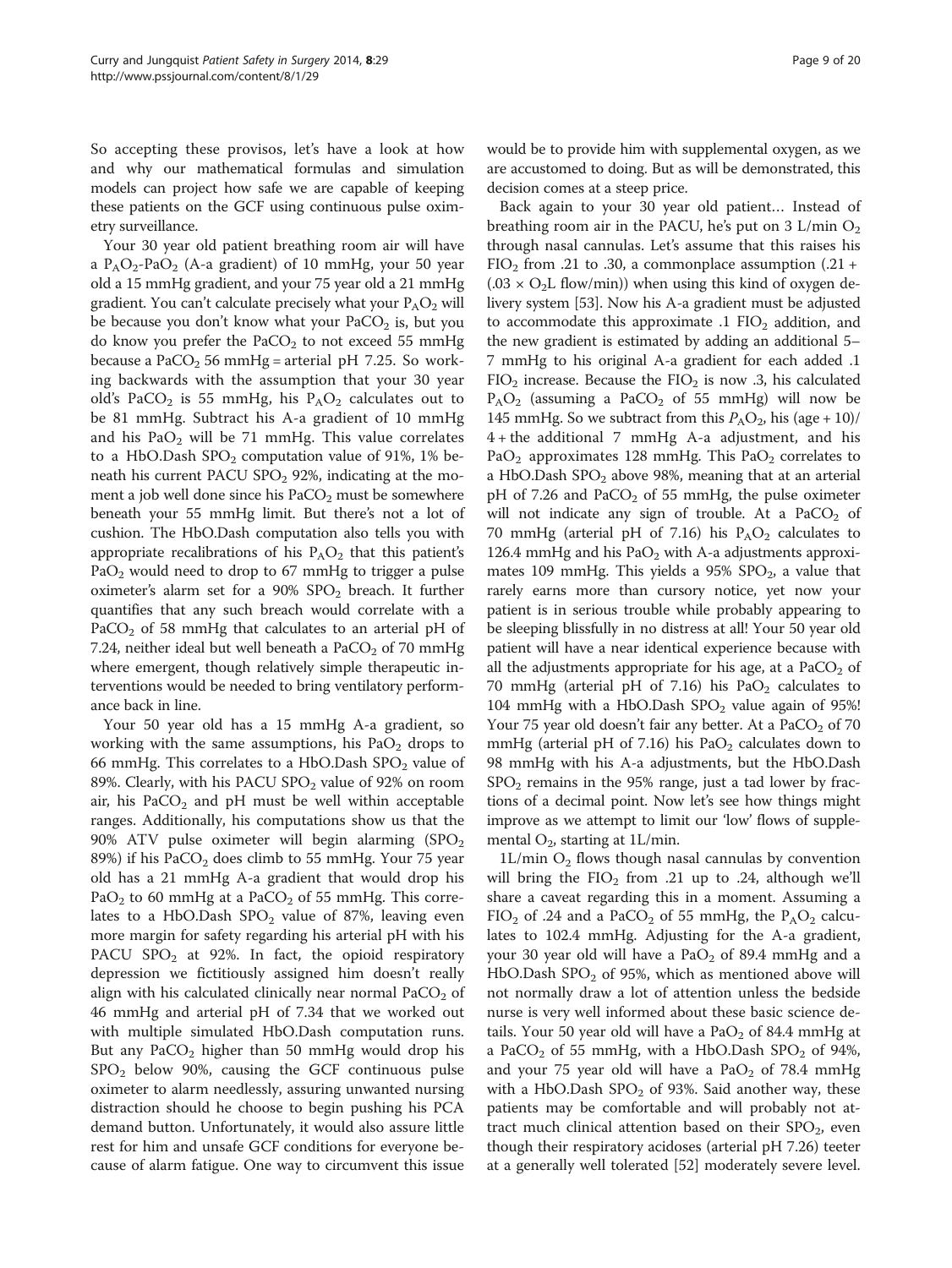What happens if we drive the  $PaCO<sub>2</sub>$  up to 70 mmHg where truly dangerous  $CO<sub>2</sub>$  Narcosis comes into play? Here the  $P_AO_2$  calculates to 83.6 mmHg. Adjusting for the A-a gradients, your 30 year old will have a  $PaO<sub>2</sub>$  of 70.6 mmHg and a HbO.Dash  $SPO<sub>2</sub>$  of 89%, which guarantees a 90% fail safe threshold oximeter alarm. Your 50 year old will have a  $PaO<sub>2</sub>$  of 65.6 mmHg at a  $PaCO<sub>2</sub>$  of 70 mmHg, with a HbO.Dash  $SPO<sub>2</sub>$  of 87%, and your 75 year old will have a PaO<sub>2</sub> of 59.6 mmHg with a HbO.Dash SPO2 of 83%-84%.

It appears that delivering  $3L/min$  supplemental  $O<sub>2</sub>$  flows through nasal cannulas is capable of leaving little to no clue on continuous pulse oximeters that lethal Type II patterns have evolved until quite late. With alarms set to sound at 90%  $SPO<sub>2</sub>$  breaches, early  $CO<sub>2</sub>$  Narcosis will have been missed. Nor is any significant  $SPO<sub>2</sub>$  downward drifting trend immediately evident at this flow rate. On the other hand, if supplemental  $O_2$  must be used, containing it to 1L/min flow rates does allow detection of early  $CO<sub>2</sub>$ Narcosis both by relying on the continuous pulse oximetry's safety net 90% ATV and by a far more desirable nursing practice – direct observations of  $SPO<sub>2</sub>$  trends drifting downward before any alarm sounds. Here, being aware and vigilant regarding these unexpected downward trends of SPO<sub>2</sub> on 'sleeping' opioid managed patients can reliably give  $CO<sub>2</sub>$  Narcosis away prior to any alarm and harm.

Unfortunately, another important issue must be addressed before leaving this subject. There can be striking variations with  $FIO<sub>2</sub>$  when supplemental oxygen is being delivered through nasal cannulas. A patient's actual  $FIO<sub>2</sub>$ gain while receiving 'low flow' oxygen supplementation (traditionally 1–3 liters/min), can increase significantly if that patient, who normally pulls in robust tidal volumes suitable to age and size, now becomes narcotized to where the associated respiratory depression reduces tidal volume and minute ventilation to half its normal size. Flow rates and the actual percentage of oxygen entrained into patients' lungs can be unpredictable and independent of one another unless specialized equipment like Venturi systems are used. Calculating accurate  $FIO<sub>2</sub>$  with nasal cannulas requires knowing the patient's minute ventilation and fraction of oxygen flow actually reaching the lung. A 'rule of thumb' shortcut suggesting for every iterative oxygen liter flow increase, that the  $FIO<sub>2</sub>$  can be expected to climb .03 beyond the .21 in room air [\[53\]](#page-18-0), is based on assumptions of average tidal volumes and 'guestimates' of actual entrained oxygen content. All of this can be wildly disparate from one patient to the next, especially when significant opioid induced respiratory depression is involved.

We'll close this discussion with one last set of HbO.Dash computations, designed to test if early  $CO<sub>2</sub>$  narcosis (PaCO<sub>2</sub>) approximates 70 mmHg) can be detected on an oximeter at an  $FIO<sub>2</sub>$  of .27 (conventionally associated with 2L/min

 $O<sub>2</sub>$  flow rates through nasal cannulas). Your expected  $P_AO_2$  at a PaCO<sub>2</sub> of 70 mmHg will be 105 mmHg. Your 30 year old patient's A-a gradient adjusts his  $PaO<sub>2</sub>$  to 90 mmHg and a HbO.Dash  $SPO<sub>2</sub>$  of 93%-94%, your 50 year old adjusts to a PaO<sub>2</sub> of 85 mmHg and a HbO.Dash  $SPO<sub>2</sub>$ of 93%, and your 75 year old adjusts to a  $PaO<sub>2</sub>$  of 79 mmHg and a HbO.Dash  $SPO<sub>2</sub>$  of 91%. No alarms sound from a 90%  $SPO<sub>2</sub>$  threshold breach, but the  $SPO<sub>2</sub>$  downward trend becomes quite evident, and can forewarn an astute bedside nurse that  $CO<sub>2</sub>$  Narcosis should be ruled out. How do we rule this out? Simply go to these patients' rooms, observe if they are 'sleeping' and if they are, try arousing them. Remember, these comfortably content 'sleepers' can be unresponsive. Unless we act to determine that they are arousable, we'll never know for certain this is the case. And if it isn't, this is the second way that supplemental oxygen can harm patients. It isn't necessarily a bad practice to deliver small doses of supplemental oxygen to postoperative patients (1L and perhaps even 2L/min if the clinicians ordering it are concerned about tissue oxygenation and are cognizant of the  $SPO<sub>2</sub>$  masking issues that arise from excessive flow deliveries), just potentially dangerous in environments where no one appreciates the physiologic relationships just discussed. Patients requiring supplemental oxygen for co morbid respiratory disease, who simultaneously are receiving parenteral (and/or neuraxial) opioids, present a more complex management challenge than can be covered in this review. Generally, these cases call for more prescriptive plans that often involve higher levels of care than that routinely provided on hospital general care floors.

To summarize, RECC Type II PUHD comprises first a progressive fall in minute ventilation due to declines in tidal volume and/or respiratory rate, both unpredictably variable. This induces a progressive rise in both  $PaCO<sub>2</sub>$ and the  $CO_2$  retained by the FRC ( $P_ACO_2$ ) that eventually 'substitutes' for its other essential gases, e.g.  $O_2$ . When breathing room air, this 'substitution' process can be detected quite early using continuous pulse oximetry and either a safety net alarm threshold value (ATV) set at 90%, or astute observations made of downward  $SPO<sub>2</sub>$  trends preceding any alarm breach and their likely association with rising sedation scores. (Some might correctly argue that our 75 yo patient model breathing room air actually showed our 90%  $SPO<sub>2</sub>$  safety net threshold alarm to be too non specific, where false positive alarms would begin to sound in this particular instance without any danger actually existing). Providing supplemental oxygen at an  $FIO<sub>2</sub>$ above .27 can conceal these early 'substitution' processes from continuous pulse oximetry, making detection of impending ' $CO<sub>2</sub>$  Narcosis' exceedingly difficult. These patients may progress to the point of stupor and even death if unfortunate enough to not have anyone attempting to arouse them. From a surveillance perspective, this is the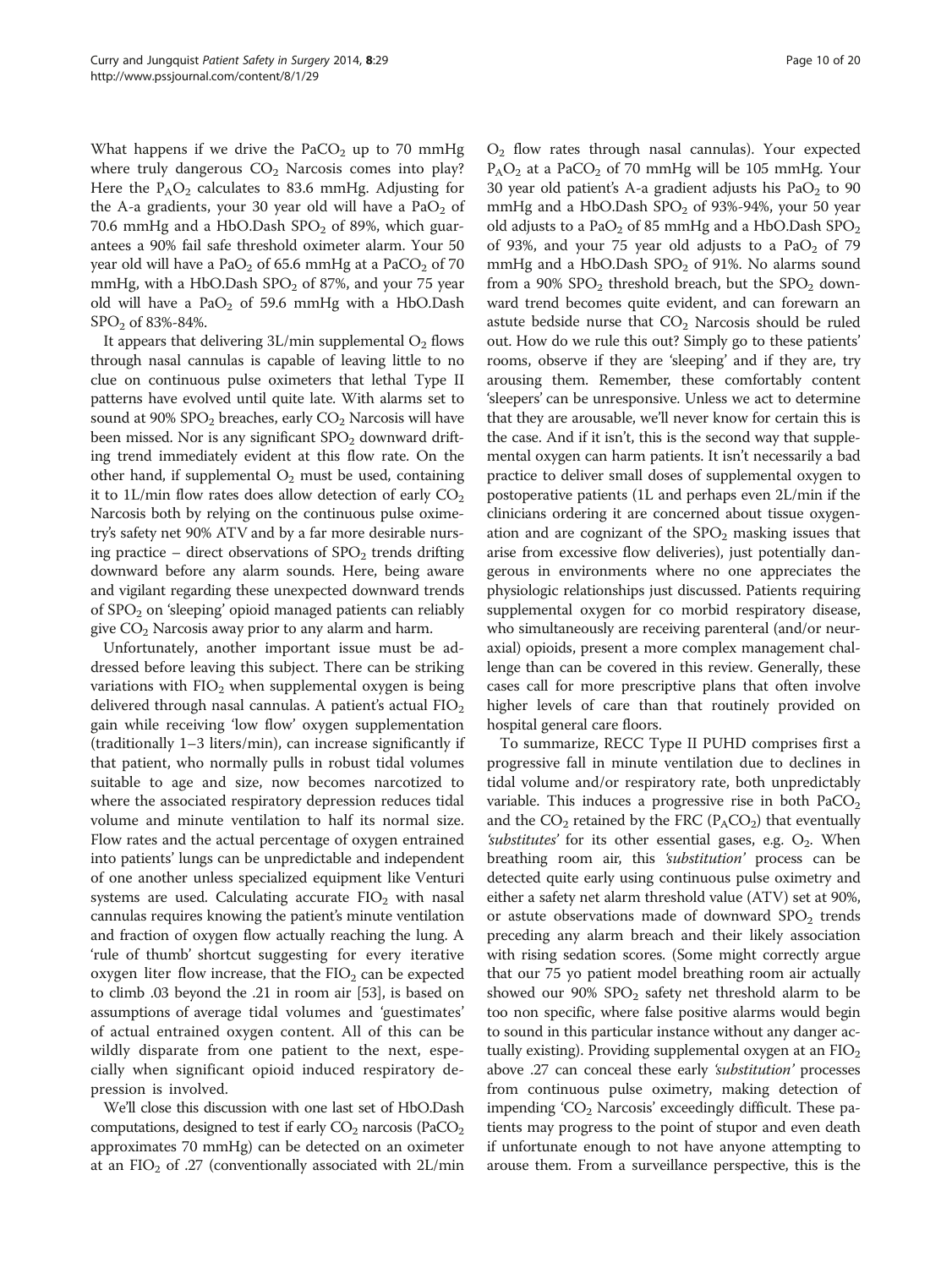one RECC pattern that can be detected using continuous, real-time  $CO<sub>2</sub>$  monitors. However, important issues associated with choosing this strategy, excluding its significant additional cost, center on:

- Agreeing to a value that would define the alarm threshold best representing a legitimate clinical threat.
- Patient intolerance for the monitoring and sensors needed [\[7](#page-18-0)].
- How best to reverse the respiratory depression once detected, without neutralizing the just as important analgesia that has triggered the initial problem.

Optimal treatments for Type II events involve utilizing ventilatory pressure support, e.g., CPAP and/or BiPAP. Unfortunately, late detection of RECC Type II PUHD more often than not leads to full naloxone reversal tactics combined with either ventilatory pressure support or crash intubation, depending largely on how advanced the clinical deterioration, the perceived frailness of the patient, and the experience of the rescuer involved. Because  $CO<sub>2</sub>$  doesn't play a direct role in either RECC Type I or Type III patterns (as we will learn next), this monitoring strategy really is of limited use as a continuous, stand-alone first choice for our GCF where all three RECC patterns occur randomly. Real-time continuous respiratory rate monitoring can be quite specific, but is known to be unacceptably insensitive with far too many false negatives [[29\]](#page-18-0) as already discussed. Reliable continuous non-invasive minute ventilation is now available (Respiratory Motion Inc.  $ExSpin^m$ ), but currently its sensors are quite expensive, making universal GCF surveillance at the moment impractical, although it will in theory yield very valuable information on all three RECC Types, especially if combined with continuous pulse oximetry. By providing accurate, real-time quantifications of tidal volume reductions associated with ongoing opioid management and  $SPO<sub>2</sub>$ , continuous minute ventilation should be able to help make supplemented oxygen  $FIO<sub>2</sub>$  estimations far more reliable. In turn this would permit supplemental  $O_2$  delivery to be adjusted precisely to where it needs to be to assure that the  $SPO<sub>2</sub>$  downward trends would always be detectable, likewise assuring reliable detection of early  $CO<sub>2</sub>$  Narcosis using continuous pulse oximetry. Clinical trials will have to demonstrate these assumptions to be true.

Bedside nurses can be very helpful 'monitors' if knowledgeable, but require a working understanding of all three RECC patterns in order to be able to efficiently adjust their workflow to provide optimal safety, even when using one continuous electronic monitor like pulse oximetry [[7,20,51\]](#page-18-0). Without any continuous monitoring, opioid associated adverse events continue to persist in

postoperative populations [[20,31-34\]](#page-18-0), so from what we now know about RECC and two of our three coexisting pattern types, it's difficult to argue a case for leaving patients unmonitored at all. Intermittent nursing checks, especially when opioids are involved, will always leave patients unobserved over 90% of their time on the GCF [[6](#page-18-0)] regardless how enlightened the nurses might be. Many experts now argue soundly that healthcare providers should partner with at least one continuous electronic form of surveillance to make any GCF environment truly safe [[20](#page-18-0)[,54\]](#page-19-0). An argument for the most appropriate continuous

monitoring surveillance will follow once we've mastered all three RECC patterns types, our last pattern, the RECC Type III Pattern of Respiratory Dysfunction next.

#### RECC Type III pattern of respiratory dysfunction

An otherwise healthy male with unrecognized sleep apnea receives a post-operative opioid. His alarm sounds repeatedly but lasts only for about 30 seconds before it stops, only to repeat again and again. When the nurse awakens the patient he feels fine and is completely alert, asking for more pain medication, which the nurse gives in a normal dose. The nurse, suffering from alarm fatigue, stops responding to the same alarming. Later that night the patient is found dead in bed.

This is our third and final pattern, defined by its sentinel rapid airflow/SPO<sub>2</sub> reductions commonly associated with obstructive sleep apnea (OSA) that then are followed by a precipitous, terminal  $SPO<sub>2</sub>$  fall. Said another way, it is a sleep apnea event with no self rescue arousal component intervening (arousal arrest). Without our normally expected arousals, any sleep apnea event will terminate as a hypoxemic full respiratory arrest unless someone other than the patient is present to intervene. Cyclical airflow reductions and apneas associated with OSA allow both transient hypoxemia and transient elevations in  $PaCO<sub>2</sub>$ , the latter normally a reliable contributor to generating our arousal response. However, there are medications [[45,46](#page-18-0)[,55](#page-19-0),[56\]](#page-19-0) and consequences of medical procedures [[57\]](#page-19-0) that may increase these  $CO<sub>2</sub>$  arousal thresholds to levels so much higher that even the slightest additional arousal delay (e.g., from repetitive PCA opioid administrations) may allow critically low  $SPO<sub>2</sub>$  levels to be reached. Likewise, conditions that encourage ongoing cycling hypoxemia [\[58\]](#page-19-0), e.g. depleted oxygen reserves (venous and FRC), can have the same effect by permitting accelerated desaturations to reach these critical levels before even normal  $CO<sub>2</sub>$  arousal generating thresholds are reached. Both conditions are prevalent on postoperative GCF where these Type III Patterns of Respiratory Dysfunction are known to occasionally occur [\[59-61\]](#page-19-0).

While the actual general population prevalence of Obstructive Sleep Apnea (OSA) in America is estimated at 22% (approximately 80 million people with up to three-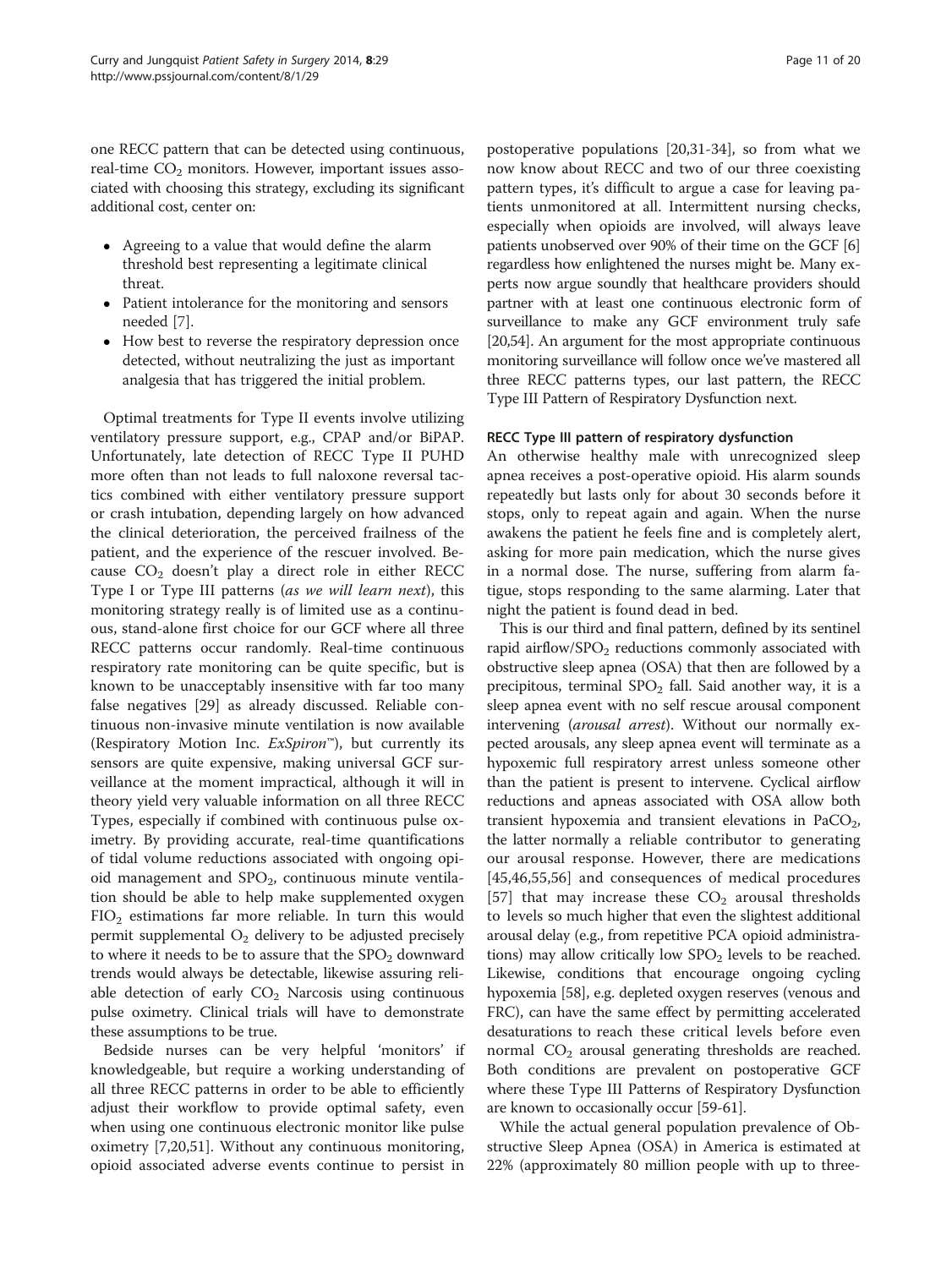quarters having moderate to severe symptoms and remaining undiagnosed [[62\]](#page-19-0), the RECC Type III pattern is likely the most frightening and abrupt of our three pattern types. Its actual prevalence is muddled with potential crossover from both opioid associated Type II respiratory arrests, and from both Type II and Type III likely assigned incorrectly to unwitnessed cardiac arrest databases as mentioned in our discussion of RECC Type II patterns. Because of the sudden, and very often unwitnessed nature of these events, the term Dead-in-bed syndrome is sometimes used to describe them. Hospital Dead-in-bed prevalence can arise from any number of causes, e.g. those associated with diabetes are estimated at 2-6/100,000 patients [\[63](#page-19-0)], while as we've already mentioned, parenteral opioids in hospitals have been associated with 20,000 untoward annual events, 1/10th of which are known to involve serious sequelae that would include global anoxic brain injury and Dead-in-bed events. Both of these latter conditions can result from Type II and Type III events.

The potential for such catastrophic outcomes and the enormous strain Obstructive Sleep Apnea (OSA) places on society with costly co-morbid consequences, have warranted several medical societies and foundations to recommend evidence based perioperative detection and management strategies. The Society of Anesthesiology and Sleep Medicine (SASM) has just released its detailed best practice consensus recommendations for managing perioperative OSA, and has provided this review article with its direct URL link to the information [[64\]](#page-19-0). It can be argued that Type III is the most catastrophic of our three patterns because it is able to take an otherwise healthy patient's life so suddenly (10 or less unobserved minutes) without any visible or audible warnings. This further supports those experts who insist that optimal GCF surveillance, when opioids are being utilized, must include some continuous electronic monitoring strategy capable of detecting Type III events [[20,](#page-18-0)[54\]](#page-19-0). Regarding sleep, the Type III event differs from Type II, which is induced by  $CO<sub>2</sub>$  Narcosis, because it alone is a true sleep associated process. It starts as an arousal dependent sleep breathing disorder, where weak or incomplete arousal mechanisms fail completely from severe paroxysmal hypoxemia that induces an arousal arrest, and if left undiscovered an unwitnessed respiratory arrest [[59-61](#page-19-0)]. Remember, Type II deaths are directly related to opioid induced respiratory depression and not disordered sleep breathing, although this issue becomes murky as our discussion on opioids in our next section will explain.

The Type III pattern is not associated with elevated, upward trending sedation scores, which many clinical nurses place their absolute faith in regarding detection of all opioid associated threats. When awake, these patients can exhibit no pathognomonic symptoms or signs that give an impending Type III process away, including any evidence of sedation. In other words, patients with arousal failure are orphaned, hidden within typical perioperative populations. As shown in Figure [4](#page-12-0) below, the sentinel instability components of this Type III pattern are the typical recurring cycles of obstructive sleep apneas in the presence of one final, complete arousal failure (arousal arrest).

These Type III apnea patterns are comprised of repetitive reductions in airflow and  $SPO<sub>2</sub>$  from sleep related cycling collapses of the upper airway [\[65,66](#page-19-0)]. This cycling (shown in Figure [5](#page-12-0) below) with initial collapsing and then reopening of the upper airway, produces a typical, very distinct pattern of signal clusters that is reliably acquired through high resolution pulse oximetry (Note the potential for alarm fatigue if alarm threshold values are set near  $90\%$  SPO<sub>2</sub>). Interventions involving pressure support, e.g., CPAP and BiPAP, can diminish or completely resolve this Type III pattern as they do when used to treat RECC Type II 'substitution' patterns and their associated risks.

Obstructive sleep apnea can be best understood as a condition where during sleep, one's upper airway collapses and is held closed by vigorous but ineffective respiratory effort. Each apneic event is generally terminated by a micro-arousal. The arousal then causes brief 'overshoot' hyperventilation that drives the  $PaCO<sub>2</sub>$  below normal. The drop in PaCO<sub>2</sub> triggers a fall in central ventilatory drive and upper airway tone. Since the upper airway is already unstable it collapses again, causing the cycle to reenter and self-propagate, producing its sentinel pattern of repetitive reductions in airflow and  $SPO<sub>2</sub>$  [\[65](#page-19-0)].

It has been theorized that chronic arousal failure may develop as a function of neural plasticity in response to repetitive exposures to rapid declines in oxygen saturation over many years. By the time these patients arrive for surgery, having been exposed to many years of repetitive desaturations during sleep, their arousal delays may have unknowingly progressed to now allow extreme levels of intermittent arterial hypoxemia. Their sleeping  $SPO<sub>2</sub>$  values, already able to dive deeply during any given apnea, combine now with chronically reduced venous oxygenation supplies [\[58](#page-19-0)], expected postoperative reductions in functional residual capacity (FRC) [\[67](#page-19-0)], and ongoing intermittent additional 'pilfering' of oxygen content from the already compromised FRC due to recurring episodic apneas, to enable oxygen desaturation to now accelerate at rates over 1.5% per second [\[58](#page-19-0)]. This means that oxygen saturations  $(SPO<sub>2</sub>)$  can now dive to critical values with barely enough time for sufficient, contemporaneous hypercarbia to marshal a needed rescue arousal [\[68](#page-19-0)]. With even the slightest additional delay induced by drugs like opioids, an occasional patient's arterial oxygen saturation will fall to the point where the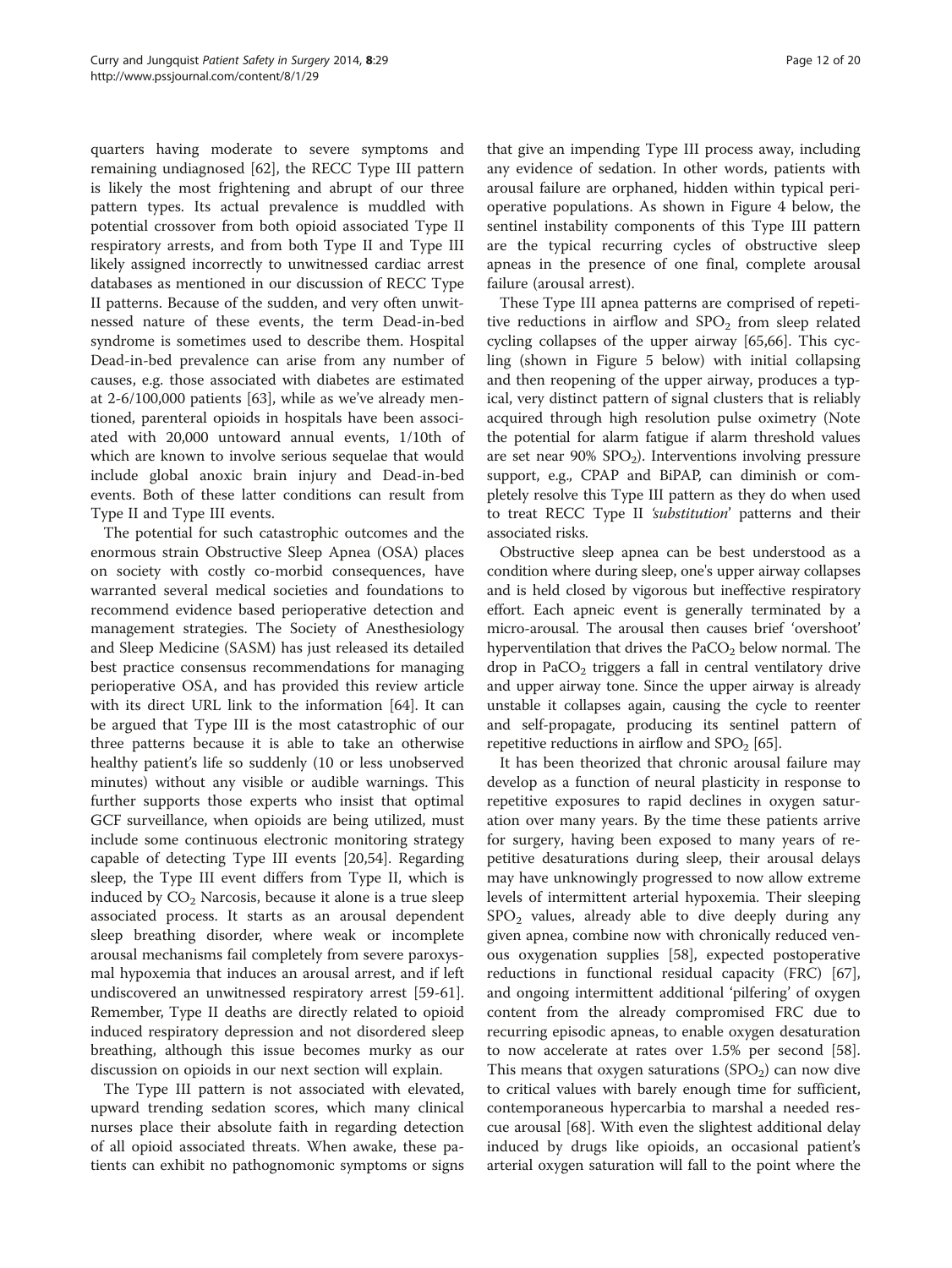<span id="page-12-0"></span>

brain no longer receives sufficient oxygen for central arousal to occur [\[4](#page-17-0)[,5,46](#page-18-0)[,59](#page-19-0)-[61\]](#page-19-0). This is called the 'Lights Out Saturation' (LOS) because the human brain is incapable of generating sufficient anaerobic metabolism, depending solely on a continuous supply of oxygen and aerobic metabolism to support the generation of self rescuing arousals. It is as much a compromised oxygen reserve (FRC and venous) condition as it is a delayed neural arousal condition, each contributing to this infrequent, catastrophic, all-or-none self rescue failure. Because each sleep apnea 'pilfers' the FRC and venous supplies relentlessly, we like calling this FRC process 'bedside larceny'.

Critical desaturation free falls become common even during relatively short apneas. These critical nadirs are hidden on traditional pulse oximeters because of their  $SPO<sub>2</sub>$  averaging algorithms designed to smooth out sampling data and suppress nuisance alarms. Most often our patients tolerate this, even when opioids are generously provided. We may work long stretches, annoyed but falsely reassured by alarm breaches that consistently self

correct…until an occasional disaster strikes! These few disasters are always catastrophic and perplexing to those lacking an OSA physiologic perspective.

Once  $SPO<sub>2</sub>$  values fall below the 'lights out' critical value where the hemoglobin molecule simply cannot release sufficient oxygen, EEG slowing occurs promptly and arousal becomes totally suppressed [[4,](#page-17-0)[5\]](#page-18-0). When LOS is reached, airway reopening without resuscitation isn't to be expected. The body can remain alive for several minutes and in some instances even longer beyond the arousal arrest, continuing to burn glucose and fat as the heart continues to pump ever mounting  $CO<sub>2</sub>$  stores throughout an anoxic body. If the patient is discovered at this later stage and resuscitated, immediately drawn blood gases could show  $PaCO<sub>2</sub>$  to be moderately elevated, enough to disguise this Type III incident mistakenly as a Type II event. But unlike Type II events where an optimal continuous pulse oximetry ATV could be argued to be 90%  $SPO<sub>2</sub>$ , the preponderance of self correcting sleep apneas and associated  $SPO<sub>2</sub>$  desaturations that are associated

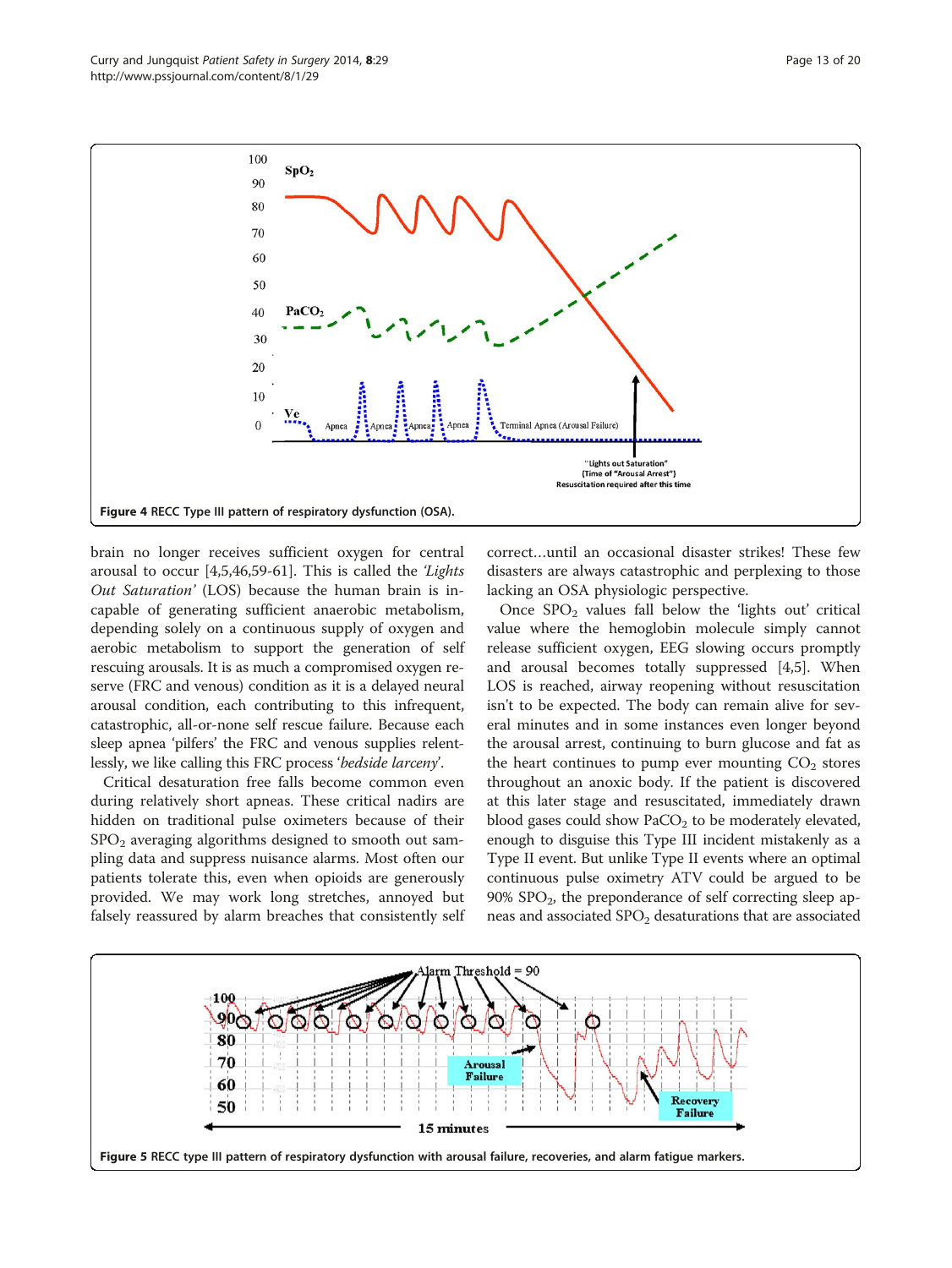with the prevalence of OSA, opioid therapy, and postoperative conditions in general, make this alarm threshold value (ATV) for the Type III Pattern of Respiratory Dysfunction both unmanageable and unsafe on GCF when monitoring all patients without exclusion [\[4](#page-17-0)[,5,7\]](#page-18-0).

# The role of opioids

Not only are opioids capable of further delaying arousals in OSA patients already predisposed to having arousal failure [\[45,46](#page-18-0)[,55\]](#page-19-0), they can interfere with normal sleep architecture and have been associated with central apneas during sleep (CNS mediated apneas without any effort to breath) [[69,70](#page-19-0)]. Unexpected central apneas have been observed even after opioids have been discontinued days earlier, possibly the result of REM sleep debt accumulated most often within the first 24 hours following surgery when opioid effects are most profound. This would argue for continuous monitoring to be extended beyond their discontinuation.

Also regarding sleep states, we can all appreciate how the experience of pain might impair sleep. But only recently has it been recognized that impaired sleep itself can directly exacerbate pain by causing hyperalgesia. This in turn, tends to solicit higher doses of opioids [\[71](#page-19-0)], again in turn perturbing sleep further and perhaps more importantly the ability of those with preexisting occult arousal failure and disordered sleep breathing to arouse from it. Studies on postoperative populations going as far back as 1984 [[18](#page-18-0),[19](#page-18-0)] have appreciated a surprisingly high prevalence of postoperative episodic apneas, substantially beyond the expected prevalence attributable to OSA during the time those observations were made.

Perhaps most interesting and provocative are animal studies showing opioids to substantially disrupt the medulla's regulation of breathing during sleep but not during wakefulness [[72\]](#page-19-0). This research, published in 2011, demonstrated a critical site within the medulla of rats responsible for mediating opioid induced respiratory depression, called the preBotzinger complex. What's thought provoking is that this complex appears to be the principal respiratory control center within the brain among many other scattered, non dominant control sites, and can appear to function perfectly normally when opioids are directly instilled into it during wakefulness. However, if these animals are then either exposed to anesthesia or allowed to sleep naturally, significant respiratory depression and fatal apneas begin to occur. Likewise, the preBotzinger complex was identified as wholly responsible for respiratory rate suppression following parenteral administration of opioids in these animals. The neurons responsible for this sensitivity express neurokinin-1 receptors that become selectively inhibited by opioids. However, most germane to our clinical interests, this raises an important question. Could our awake sedation scales be selectively

sensitive and specific regarding some forms of opioid related respiratory dysfunction as we have already suggested (e.g. excellent sensitivity (few false negatives) and specificity (few false positives) with regard to the Type II pattern, but poor sensitivity regarding the Type III pattern where only a small dose of opioid without any sedative effect may be enough to critically delay an arousal dependent event once the patient falls asleep?

## Monitoring

One question should now be obvious. Why is it that we have not begun to continuously monitor every patient receiving parenteral (and neuraxial) opioids on our general care floors (GCF), especially while they sleep? The answer is both complex and revealing. GCF continuous pulse oximetry surveillance has been available and affordable for well over a decade, but the clarity we now have on this subject was earned from years of general care experience where nursing frustration was as evident as their confidence in the information gleaned from these new monitors. Valued hindsight, knowledge, and solutions eventuated, but progress has been slow, and much of it remained disconnected from the general care nursing domain. Unproven assumptions continue to remain fixed in place even now. For example, continuous pulse oximetry alarm threshold values (ATV) set at or near  $90\%$  SPO<sub>2</sub> for the GCF have never been proven in any clinical trials to be optimal for this particular environment. History suggests this ATV was adopted simply because of the positive experiences encountered in earlier years when it was recommended through expert consensus for use in the OR, PACU, and Critical Care environments. GCF nurses, once faced with having to fit continuous pulse oximetry surveillance using a 90%  $SPO<sub>2</sub>$  ATV into their everyday work flow, learned quickly that certain unsupportive behaviors predictably followed because of the inevitable alarm fatigue. These behaviors ranged from developing patient monitoring exclusion policy or simply ignoring the vast numbers of self correcting alarms [\[7](#page-18-0)], to outright monitor abandonment. The behaviors likely evolved as do self initiated reorganization efforts in times of unexpected chaotic conditions or emergency, and were amazingly consistent across the nation. Nellcor and Masimo, two major pulse oximetry leaders during this time, competed fiercely with one another to optimize signal clarity and reduce unnecessary noise, but GCF oximetry adoption in the late 1990s preceded our general appreciation for the prevalence and physiologic challenges later attributed to Obstructive Sleep Apnea (OSA), especially in our postoperative patient populations. Our specialty societies did not begin aggressively addressing these OSA issues until well into the 2000s, long after GCF nurses had already fomented their own 'counter' monitoring policies to accommodate an otherwise cacophony of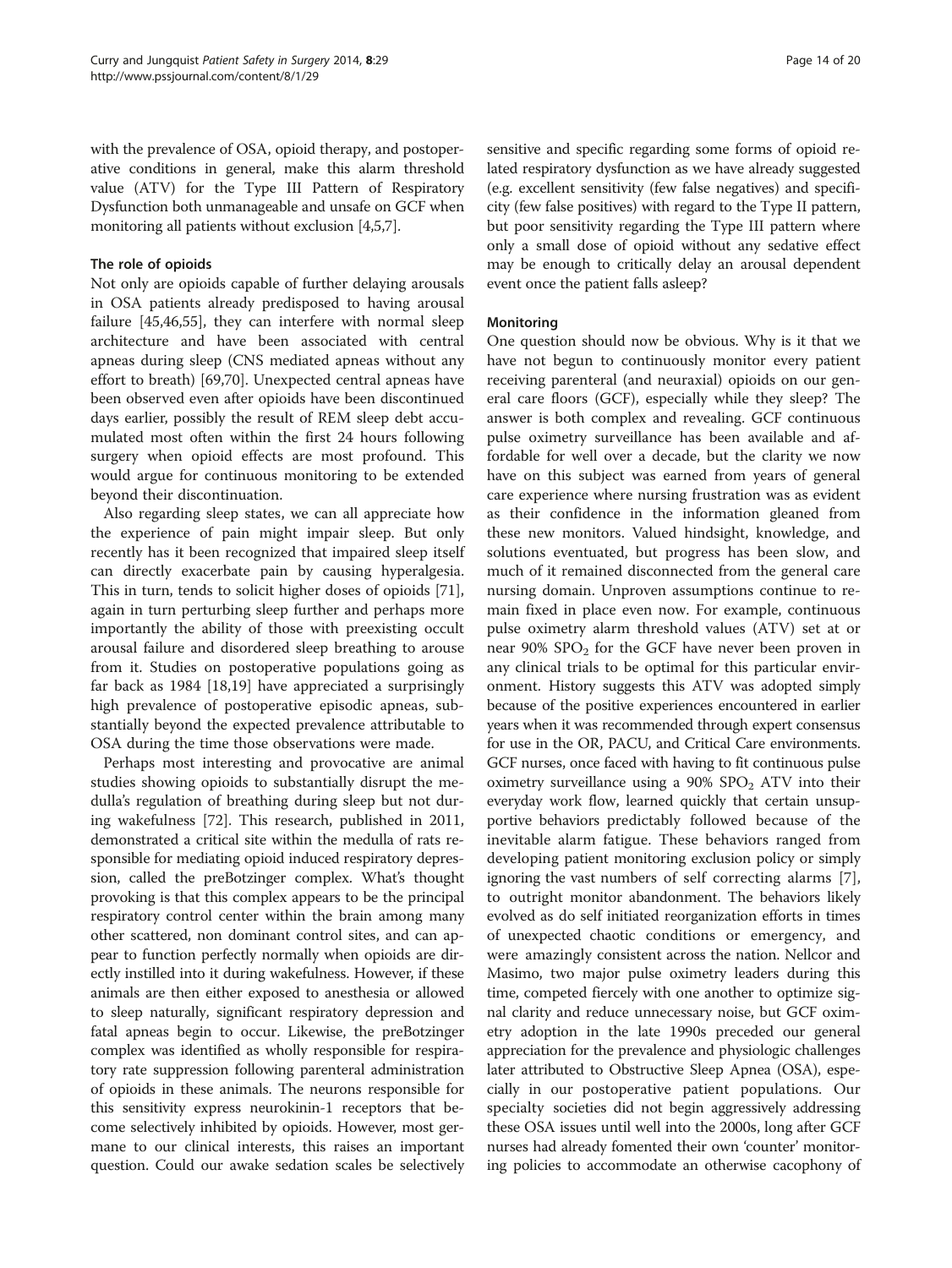alarm noise being caused by countless self correcting 90% SPO2 breaches from sleep apnea [[7,51](#page-18-0)]. Likewise, threshold decision making and expert consensus on a variety of thresholds [\[10](#page-18-0)-[13](#page-18-0)] in the 1990s and 2000s was widely excepted by many of medicine's most respected thought leaders. A variety of unproven physiologic thresholds had been assigned in 1991 and again in 2003 to comprise the fundamental definition of our leading cause of death in hospitalized patients today, sepsis [[11,12](#page-18-0)]. Our nursing colleagues were to find little support in those early GCF oximetry years to challenge the validity of this single 90% alarm threshold value. In hospitals where we had actually interfaced with the general care nursing leadership routinely, our experiences had been consistent. The 90%  $SPO<sub>2</sub>$  pulse oximetry ATV was interpreted to be a standard of practice and believed to be deemed as such by expert consensus, regardless that such 'consensus' had never anticipated oximetry's use on general care floors. Any significant change to this 'standard of practice' would have to be proven through clinical trial to be superior, regardless that the 'expert consensus' originating this arbitrary belief had never met this benchmark. So rather than regarding alarm threshold values (ATV) as flexible tools best custom designed to fit the needs of the patients they serve, this 90% SPO2 ATV calcified in unchanging nursing policy for years, and remains today still the GCF ATV of choice in many institutions across the nation. Current controversy regarding the non reproducibility of clinical trials and our lack of therapeutic progress over the last two decades regarding sepsis, other than supportive care improvement [[14](#page-18-0)-[17\]](#page-18-0), are forcing our sepsis experts to reconsider if unproven biomarker thresholds can indeed ever serve as reliable diagnostic and defining standards, and if any unproven expert consensus based decision should ever be allowed to rise to Level 1 clinical evidence equivalency. This controversy may hopefully reward us all with the proper balance of skepticism and zeal to make more prudent decisions regarding patient care going forward.

Useful knowledge continues to emerge regardless our penchant for human folly. Sleep medicine continues to be somewhat removed from those who deliver clinical care on the GCF, although the Society of Anesthesia and Sleep Medicine (SASM) has now begun making inroads with consensus recommendations for best practices based on Level 1 evidence [\[64](#page-19-0)]. Despite consensus recommendations from the Anesthesia Patient Safety Foundation (APSF) advocating twice in the last 8 years (2006 and 2011) for all perioperative GCF patients receiving opioids to be monitored with some form of continuous electronic surveillance, only two institutions have trialed and published their successes [[7](#page-18-0)[,73\]](#page-19-0), with only one using a single monitor to accomplish this. The APSF has provided us with a direct URL link to its consensus recommendations for best practices regarding continuous electronic monitoring [\[54\]](#page-19-0).

Now that you've become very familiar with the information essential to understanding the three pattern types of respiratory dysfunction that place patients at risk on hospital GCF, you should realize as well our challenge is to figure out how best to monitor all GCF patients for all three patterns simultaneously and continuously using preferably just one electronic surveillance technology and one alarm threshold value to do it. The good news is that this has actually been done to a great extent already using continuous pulse oximetry, the monitor we've had the most experience with on GCF, with excellent outcomes to show for this applied innovative strategy. However, this strategy was created prior to and without benefit from our three pattern cognitive framework creation that clarifies exactly why any one pulse oximetry alarm threshold value can not optimally service all three pattern types simultaneously. This actually presents us with an opportunity to create a non onerous, new strategy that combines the excellent work done at Dartmouth (to be detailed momentarily) with our cognitive framework to assure all GCF patient populations optimal safety.

Referring to our three pattern cognitive framework, we should all realize now that optimal early detection of the most prevalent of our three RECC patterns (Type I) requires only a knowledgeable clinical nurse who will listen and respond to all early complaints of shortness of breath. Any downward  $SPO<sub>2</sub>$  changes coincidentally discovered with these 'early' complaints do yield valid information, but reflect only that the Type I RECC processes are no longer in their early stages because the benefits of compensatory respiratory alkalosis through hyperventilation no longer mask the advancing  $PaO<sub>2</sub>$  reductions (FRC replacement). There is no optimal oximetric threshold value that can alarm us to take proper early action with Type I events. Our patients' safety depends solely on the astute judgment of our nurses who are most often the first clinicians made aware there's a problem. Any further delays should be avoided and certainly any breach of our customary 90%  $SPO<sub>2</sub>$  ATV generally represents a significant detection delay with morbidity and mortality to be expected.

Early detection of the less common, but more catastrophic RECC Type II pattern likewise requires a knowledgeable, observant nurse. While there are occasional clinicians who argue that GCF nurses can provide a safe environment without continuous electronic monitoring with regard to both Type I and Type II events, we strongly believe this isn't the case. We, along with the Anesthesia Patient Safety Foundation and many other leading experts [[6](#page-18-0),[20,31-34](#page-18-0)[,54\]](#page-19-0), believe the plethora of competing nursing responsibilities that encroach on nursing time along with the unpredictability of GCF patient populations, especially at night where sleep can so easily mask  $CO<sub>2</sub>$  Narcosis, make the risk that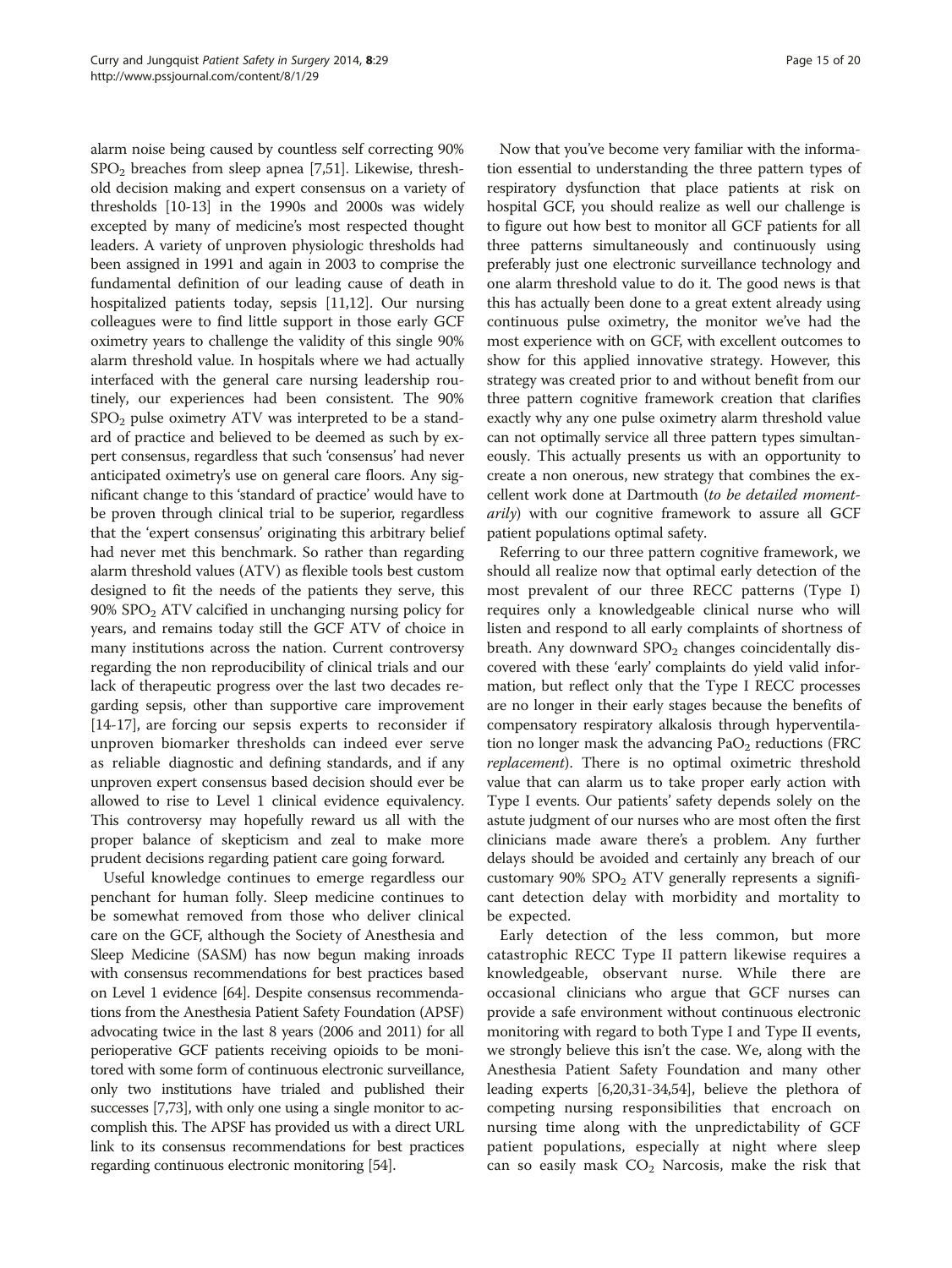<span id="page-15-0"></span>accompanies intermittent monitoring untenable. Unlike the smooth averages generally relied on to design nursing GCF coverage, the actual minute to minute workflow is far more unpredictable and clumpy with mini crisis the rule rather than exception. Additionally, optimal mindsets for preempting the unexpected (e.g. detecting early RECC) are to believe everything is wrong until proven otherwise. Maintaining this mindset on busy hospital GCF is not only difficult, it's culturally foreign [\[74\]](#page-19-0). Caregivers predisposed to assuming things are wrong until proven otherwise (known as sense-makers [[74](#page-19-0)]), gravitate toward jobs in hospital EDs, ICUs, PACUs, and ORs. The general care floors have always had to contend with an underlying presumption that their patients are stable. GCF culture is referred to as decision-making [\[74](#page-19-0)], where the patient to nurse ratios and work pace encourage all to be assumed right until proven otherwise. Even in hospital environments where sense-making is expected to predominate (e.g. PACU), Type II events occasionally get discovered quite late with skilled nurses standing literally at the bedside providing one-on-one care, so convincingly the Type II pattern is able to mimic restorative sleep [\[34](#page-18-0)].

When continuous pulse oximetry is used for surveillance on these patients breathing either room air or air supplemented with the low flows of  $O_2$  that deliver a  $FIO<sub>2</sub>$  less than .28 (see Table 1), any downward trend in SPO2 values can reliably warn knowledgeable nurses of early evolving Type II patterns and an FRC 'substitution' process well before a  $90\%$  SPO<sub>2</sub> threshold alarm can give it away. Because  $90\%$  SPO<sub>2</sub> ATV function under these conditions more as safety net tools than an optimal early detection strategy, learning to respond to these  $SPO<sub>2</sub>$  trends while utilizing awake sedation scoring, and appreciating the physiologic masking that accompanies supplemental oxygen delivery at  $FIO<sub>2</sub>$  greater than .27, becomes the most reliable early detection strategy currently available for Type II events. Simply waiting on an oximetry alarm to sound regardless where the alarm threshold value is set (both for Type I and II events) suggests issues regarding competence and should be discouraged. Once a Type II pattern is suspected, nurses should never hesitate to arouse these 'sleeping' patients, but first should spend a moment observing their respiratory rates and depths of breathing to gain experience and realize how misleading these observations can sometimes be.

The RECC Type III pattern (FRC 'bedside larceny') challenges us very differently. While early Type I event detection does not rely on continuous electronic monitoring at all and early Type II events do but rely on SPO2 signal trending, not arbitrary safety net alarm values considered most popular in any given individual institutions, e.g.,  $SPO<sub>2</sub>$  90%, there is currently no other way to reliably detect Type III events today that come on so suddenly and take lives so quickly, than by deploying a safety net oximetry threshold alarm. Here, choosing a threshold value that is both proven capable of permitting universal population surveillance and being capable as a safety net for all three patterns becomes essential. What has prevented most of us from accomplishing this have been the historic issues discussed earlier that led to pulse oximetry's GCF association with unrelenting alarm fatigue [\[14,15](#page-18-0)]. Now enlightened, we should begin to again make appropriate use of new alarm threshold

| FIO <sub>2</sub> | PaCO <sub>2</sub> 55 mmHg<br>(pH 7.26) | Oximeter 90%<br>alarm breach | SPO <sub>2</sub> drift | PaCO <sub>2</sub> 70 mmHg<br>(CO <sub>2</sub> Narcosis) | Oximeter 90%<br>alarm breach | SPO <sub>2</sub> drift |
|------------------|----------------------------------------|------------------------------|------------------------|---------------------------------------------------------|------------------------------|------------------------|
|                  |                                        |                              | 30 yo Patient Model    |                                                         |                              |                        |
| .21              | $SPO2$ 91%                             |                              | $^{+}$                 |                                                         | $^{+}$                       | $^{+}$                 |
| .24              | SPO <sub>2</sub> 95%                   |                              |                        | SPO <sub>2</sub> 89%                                    | $^{+}$                       | $^{+}$                 |
| .27              |                                        |                              |                        | SPO <sub>2</sub> 93%                                    |                              | $^{+}$                 |
| .30              | $SPO2$ 98%                             |                              |                        | SPO <sub>2</sub> 95%                                    |                              |                        |
|                  |                                        |                              | 50 yo Patient Model    |                                                         |                              |                        |
| .21              | SPO <sub>2</sub> 89%                   | $\! + \!\!\!\!$              | $^{+}$                 |                                                         | $^{+}$                       | $^{+}$                 |
| .24              | $SPO2$ 94%                             |                              | $^{+}$                 | SPO <sub>2</sub> 87%                                    | $^{+}$                       | $^+$                   |
| .27              |                                        |                              |                        | SPO <sub>2</sub> 93%                                    |                              | $^{+}$                 |
| .30              |                                        |                              |                        | SPO <sub>2</sub> 95%                                    |                              |                        |
|                  |                                        |                              | 75 yo Patient Model    |                                                         |                              |                        |
| .21              | SPO <sub>2</sub> 87%                   | $+$                          |                        |                                                         | $^{+}$                       | $^+$                   |
| .24              | SPO <sub>2</sub> 93%                   |                              | $^{+}$                 | SPO <sub>2</sub> 84%                                    | $^+$                         |                        |
| .27              | $SPO2$ 96%                             |                              |                        | SPO <sub>2</sub> 91%                                    |                              | $^{+}$                 |
| .30              |                                        |                              |                        | SPO <sub>2</sub> 95%                                    |                              |                        |

Table 1 Simulated SPO<sub>2</sub> values associated with FIO<sub>2</sub> and PaCO<sub>2</sub>/arterial pH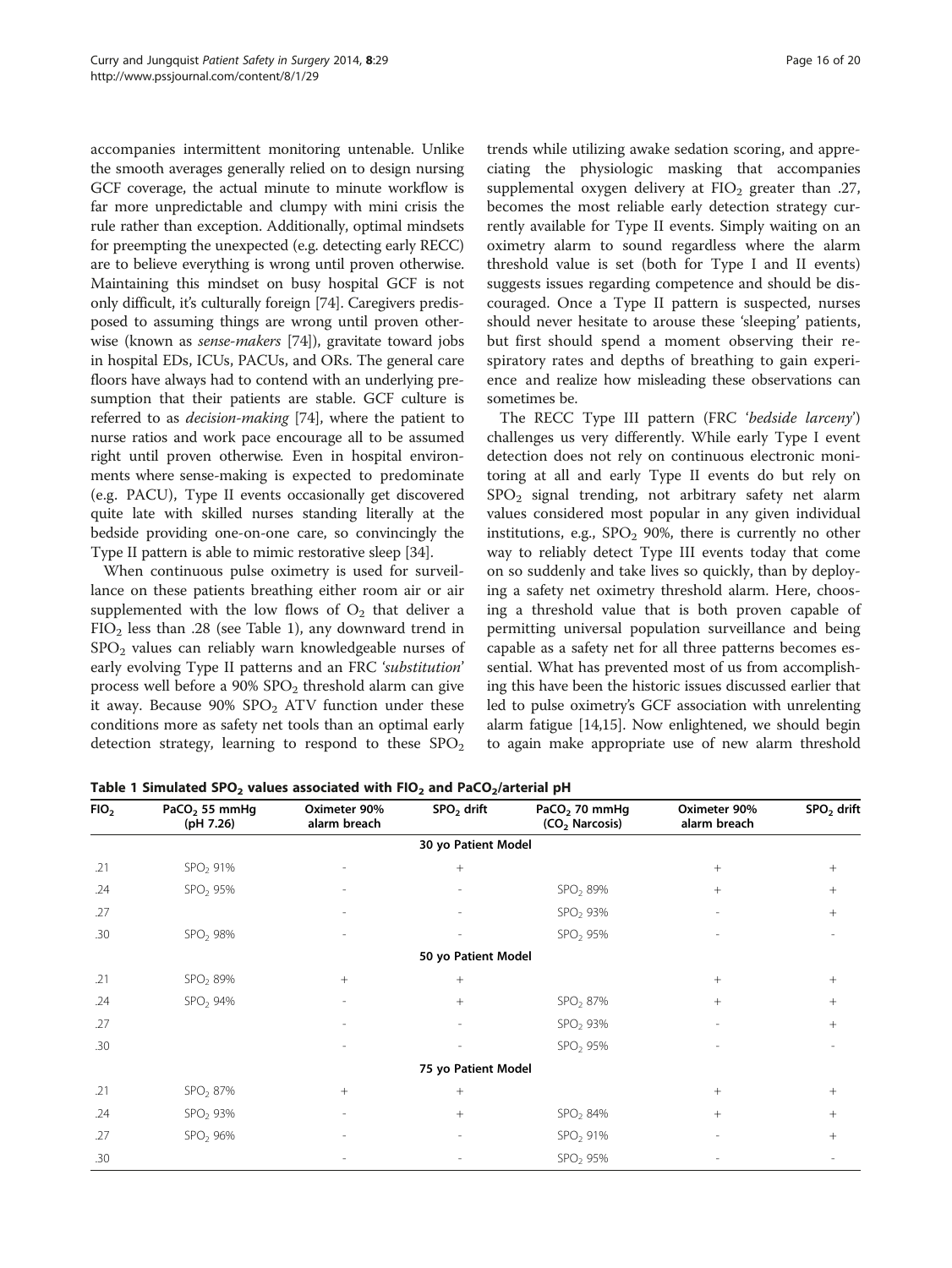values as helpful clinical tools whenever they have been shown to reliably serve the patients for whom we care, e.g., the 90%  $SPO<sub>2</sub>$  ATV used in the OR and Critical Care Units, and now the Dartmouth experience on GCF.

# An example of successful monitoring strategies at Dartmouth

In 2007 Dartmouth-Hitchcock Medical Center initiated a program called the Patient Surveillance System (PSS) on a 36 bed postoperative orthopedic unit. PSS required all its patients to be electronically monitored with continuous pulse oximetry, and all threshold breaches to be transmitted electronically through pager devices to the caregivers in charge. The program was tightly aligned with their Hitchcock Early Response Team (HERT), a Rapid Response program that brings critical care expertise to the bedside once RECC are detected [\[7,51\]](#page-18-0).

This trial began as a Before-and-After Concurrence Study with data analyzed before and after intervention for the PSS unit and compared with two other units that care for surgical patients. All comparative data was collected concurrently. Data were collected prospectively hospital wide. No change of data collection was performed during the study period. Data included incidence of emergent airway rescues, code blue and HERT activations, transfer to the intensive care unit, death, patient demographics, patient diagnosis related group, length of stay, and patient satisfaction with pain control. For comparison purposes, rescue events were tracked as per 1,000 discharges (as done by the Institute for Healthcare Improvement) for the PSS and comparison units. Transfers to the ICU were tracked as transfers per 1,000 patients days for all units (as the most commonly used denominator for patient transfers).

Prior to beginning the study, a month was spent observing the physiologic responses of the PSS patient population in order to design an 'optimal' ATV that trades off earlier notification of some deterioration against limiting the nuisance alarms caused by self correcting changes or false readings. It was discovered that patients spent 13% of their time at  $<\!93\!\%$   $\mathrm{SPO}_2$  and  $6\!\%$  of their time  $<\!90\!\%$  both generating several false alarms per patient per hour. This prevalence of nuisance alarms was observed to have desensitized staff, leading to delayed response and in one trial run to where nurses simply began ignoring many of the alarm alerts. To reach a balance between actionable and false positive alarms in this work, the following alarm thresholds were chosen:  $SPO<sub>2</sub>$  less than 80% and heart rate less than 50 and more than 140 beats per minute. Notification delay was the other important concept in alarm frequency management. Appropriate delay was thought to eliminate many transient and motion artifact-generated false alarms. A 15 second audio alarm delay at the bedside and an additional 15 second delay for pager annunciation, leading to a 30 second total delay before a nurse would be notified by pager of violation of alarm thresholds was instituted. This was the first published report of universal surveillance (100% monitoring of patients during their entire hospitalization when not directly observed by the healthcare team) rather than condition monitoring in postoperative clinical practice. It was a new approach to detect unrecognized postoperative deterioration and a departure from the concept of optimized individual care to optimized population care made necessary because of the documented failure of successfully identifying patients at risk for adverse events [\[20\]](#page-18-0), a significant precursor in mortality and morbidity for GCF hospital patients [[75\]](#page-19-0).

Results from this PSS study demonstrated first a very high patient acceptance rate for the continuous pulse oximetry monitoring compared with their earlier trials using modalities such as end tital  $CO<sub>2</sub>$  nasal cannulas: 98.2% (only 1.8% refusing to continuously wear a pulse oximetry sensor because of inconvenience). Likewise system uptime was extraordinarily reliable: 99.9995%. The number of alarms averaged four per patient per day or two per 12 hour nursing shift. Observed deaths after implementation were 2 as opposed to 4 in the previous time frame. Length of stays were 3.69 and 3.68 days for all patients before and after implementation, and 3.29 before and 3.20 days after for patients who did not have ICU transfers associated with their care. Rescue events in the PSS decreased from 3.4 to 1.2 per 1000 patient discharges  $(P = 0.01)$ . In this 36 bed unit, this means an effect size change from 37 to 11 rescue events annualized. ICU transfers declined from 5.6 to 2.9 per 1000 patient days, and over one year this equated to a decrease from 54 to 28 transfers. They concluded that the results demonstrated that universal continuous pulse oximetry surveillance could improve outcomes on a postoperative orthopedic ward setting and that these gains may hold true for other postoperative settings as well.

Fast forwarding to today, all medical and surgical patients at Dartmouth have been mandated since 2010 to be continuously monitored with continuous pulse oximetry when they are not being directly observed by a health care provider. Expansion of this patient surveillance to other units have had significant positive effects on outcomes on all surgical units, just not on the medical units with a low prevalence for adverse events [\[51](#page-18-0)]. Significant reductions were seen in rescue events (0-65%) and in ICU transfers (0-50%) with greater reductions on wards with higher utilization of the system, greater baseline risks, and higher opioid consumption. Use of opioids and number of opioid reversals have not changed. However, no patients have suffered irreversible severe brain damage or died as a result of respiratory depression from opioids since PSS was instituted on the original study unit in December of 2007. Also noted was that on surgical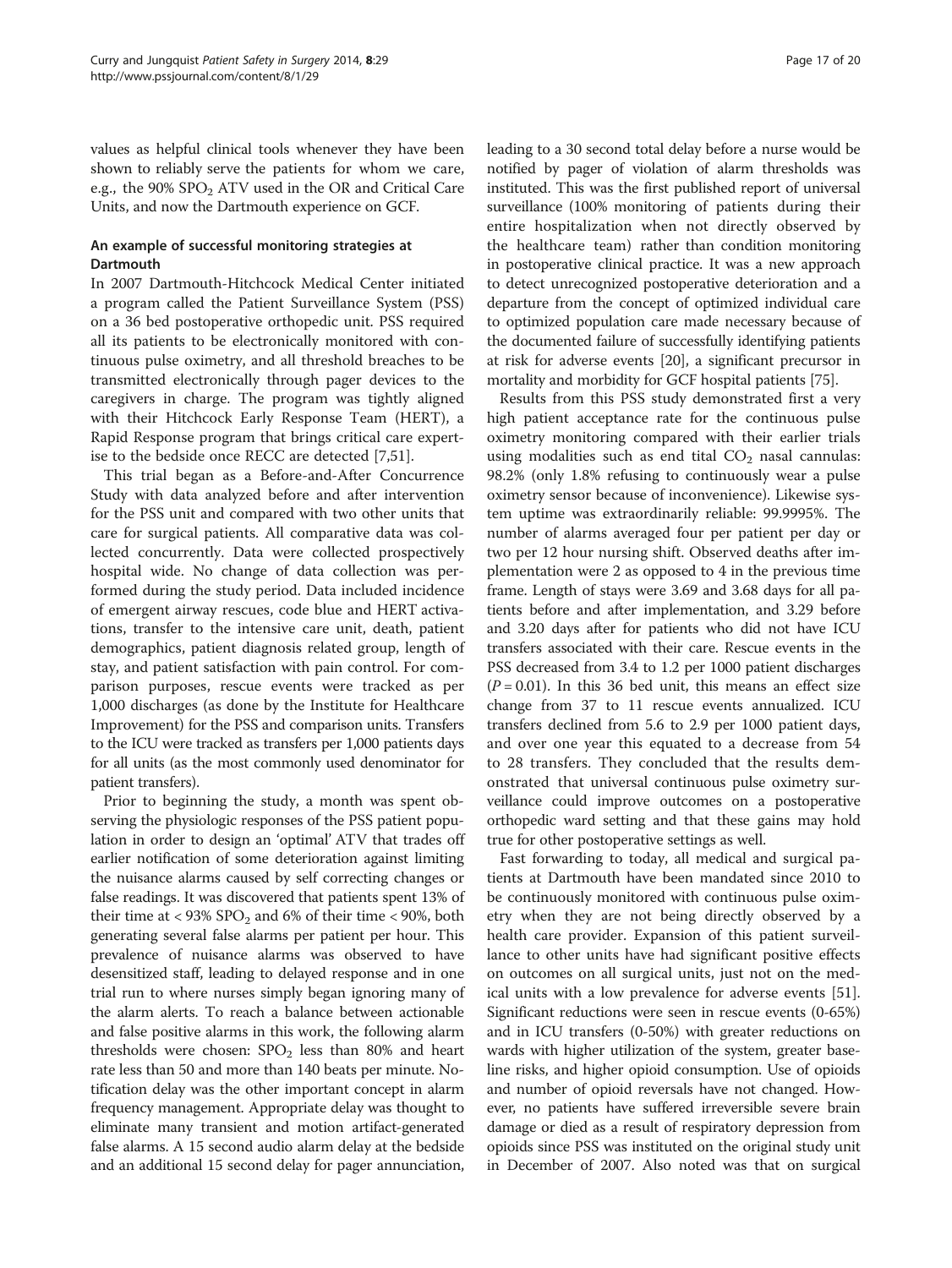<span id="page-17-0"></span>units, opioid consumption is greater than on medical units, and the majority of rescue events (> 75%) are respiratory in nature. Cost effectiveness was appreciated as well stemming primarily from cost savings due to decreased ICU transfer rates. Yet despite these remarkable outcome gains, those in charge of the PSS program today readily admit that their patients still have adverse events requiring interventions and escalations of care. Its chosen ATV has served very well as a safety net for their entire patient GCF populations, but additional tools or education will be needed to optimize these advances by making the adverse events easily detectable in their earliest phases.

# Conclusion

The Dartmouth experience [\[51\]](#page-18-0), when examined through the lens of our RECC three pattern cognitive framework, offers the solution to our challenge set forth to figure out how best to surveil all GCF patients for all three patterns simultaneously and continuously using just one electronic surveillance technology and one alarm threshold value to do it. This experience is the only collection of GCF studies completed that prove there is a continuous pulse oximetry  $SPO<sub>2</sub>$  ATV strategy capable of providing a safety net for all unexpected clinical deterioration synonymous with our RECC patterns. The proof is reflected in its significant patient outcome improvements and absent mortality and morbidity for serious opioid associated events since inception. While Dartmouth PSS leadership acknowledges that an 80%  $SPO<sub>2</sub>$  ATV with additional 30 second alarm delay is still a trade off sacrificing earlier notification of some clinical deterioration against limiting the nuisance alarms caused by self correcting changes, our cognitive framework clarifies the precise nature of this clinical 'deterioration'. In doing so, we have been able to devise non onerous educational recommendations regarding how to utilize information early from patients themselves and continuous pulse oximeters other than their capacity to alarm, for optimal early detection of Type I and Type II RECC events. Type III events are managed best with exactly what the Dartmouth experience currently uses for its PSS alarm strategy. Additionally, the original PSS study [[7\]](#page-18-0) discusses Dartmouth's own failures and reasons for them when attempting to use ATV at  $90\%$  SPO<sub>2</sub>. Those many institutions still clinging to 90%  $SPO<sub>2</sub>$  ATV for GCF use, no longer can justify this based on standard of practice or performance.

Once again, RECC Type I Patterns of Respiratory Dysfunction can be thought of as FRC 'replacement' processes, and should be aggressively evaluated at the first complaints of patients stating they are short of breath. The RECC Type II Pattern of Respiratory Dysfunction can be thought of as an FRC 'substitution' process, easily trended by noticing downward  $SPO<sub>2</sub>$  trends on a continuous pulse oximeter provided you are knowledgeable and aware of the respiratory masking issues from supplemental oxygen provided at flow rates above  $FIO<sub>2</sub>$  .27. (Refer to Table [1\)](#page-15-0) The RECC Type III Pattern of Respiratory Dysfunction involves delays in arousal and depletion (bedside *larceny*) of the body's oxygen reserves (FRC and venous  $O<sub>2</sub>$ ) to mount its terminal apnea with arousal arrest, culminating in an immediate full respiratory arrest if left undetected. Integrating the Dartmouth PSS monitoring experience with your new understandings of our three RECC patterns should provide your postoperative patients going forward with the safety they expect and deserve.

#### Abbreviations

ATV: Alarm threshold values; FIO<sub>2</sub>: Fraction of inspired oxygen; FRC: Functional residual capacity; GCF: General care floors; OSA: Obstructive sleep apnea; ODC: Oxyhemoglobin dissociation curve; RECC: Rapidly evolving clinical cascades; SPO<sub>2</sub>: Arterial oxygen saturation.

#### Competing interests

JPC is a consultant for Lyntek Medical Technologies, contracted to write detailed articles based on his own deep knowledge and understanding for the subject of pattern recognition and the current state of hospital monitoring and safety. He holds no equity position in Lyntek Medical Technologies and has no other competing interests. CRJ has no competing interests.

#### Authors' contributions

Both authors contributed to the drafting and revisions that produced this final work. Each contributed to the intellectual content, bringing their deep knowledge and experience to the final conceptualization that comprises this review. Both authors read and approved the final manuscript.

#### Authors' information

JPC has been an Emergency Medicine Physician, an Anesthesiologist, and past Chief of Staff of Hoag Memorial Hospital Presbyterian, Newport Beach, CA. He founded and is clinical advisor for the Hoag Rapid Response Initiative, has been a past member of clinical advisory boards for two leading oximetry companies, and has been an Assistant Clinical Professor in the Department of Anesthesiology, UCLA David Geffen School of Medicine. He currently consults for Lyntek Medical Technologies and serves the Clinical Committee of the Society of Anesthesia and Sleep Medicine. CRJ is an Assistant Professor at the University at Buffalo and Nurse practitioner at the Thompson Health Sleep Disorders Center. She is co

author on the ASPMN guidelines for monitoring patients for opioid induced respiratory depression and served on the panel of experts to develop a quality measure for monitoring hospitalized patients. Her research program aims to promote safe and effective pain management.

#### Author details

<sup>1</sup>UCLA Department of Anesthesiology, Hoag Memorial Hospital Presbyterian, One Hoag Drive, 92663 Newport Beach, CA, USA. <sup>2</sup>University of Buffalo Wende Hall Rm 314, 3435 Main Street, 14214-8013 Buffalo, NY, USA.

#### Received: 27 March 2014 Accepted: 20 June 2014 Published: 27 June 2014

#### References

- 1. Taenzer AH, Pyke JB, McGrath SP: A review of current and emerging approaches to address failure-to-rescue. Anesthesiology 2011, 115:421–431.
- Buist MD, Jarmolowski E, Burton PR, Bernard SA, Waxman BP, Anderson J: Recognizing clinical instability in hospital patients before cardiac arrest or unplanned admission to intensive care. Med J Aust 1999, 171:22–25.
- 3. Calzavacca P, Licari E, Tee A, Eqi M, Haase M, Haase-Fielitz A, Bellomo R: A prospective study of factors influencing the outcome of patients after a medical emergency team review. Intensive Care Med 2008, 34:2112–2116.
- 4. Lynn LA, Curry JP: Patterns of unexpected in-hospital deaths: a root cause analysis. Patient Saf Surg 2011, 5:3. [http://www.pssjournal.com/content/5/1/3.](http://www.pssjournal.com/content/5/1/3)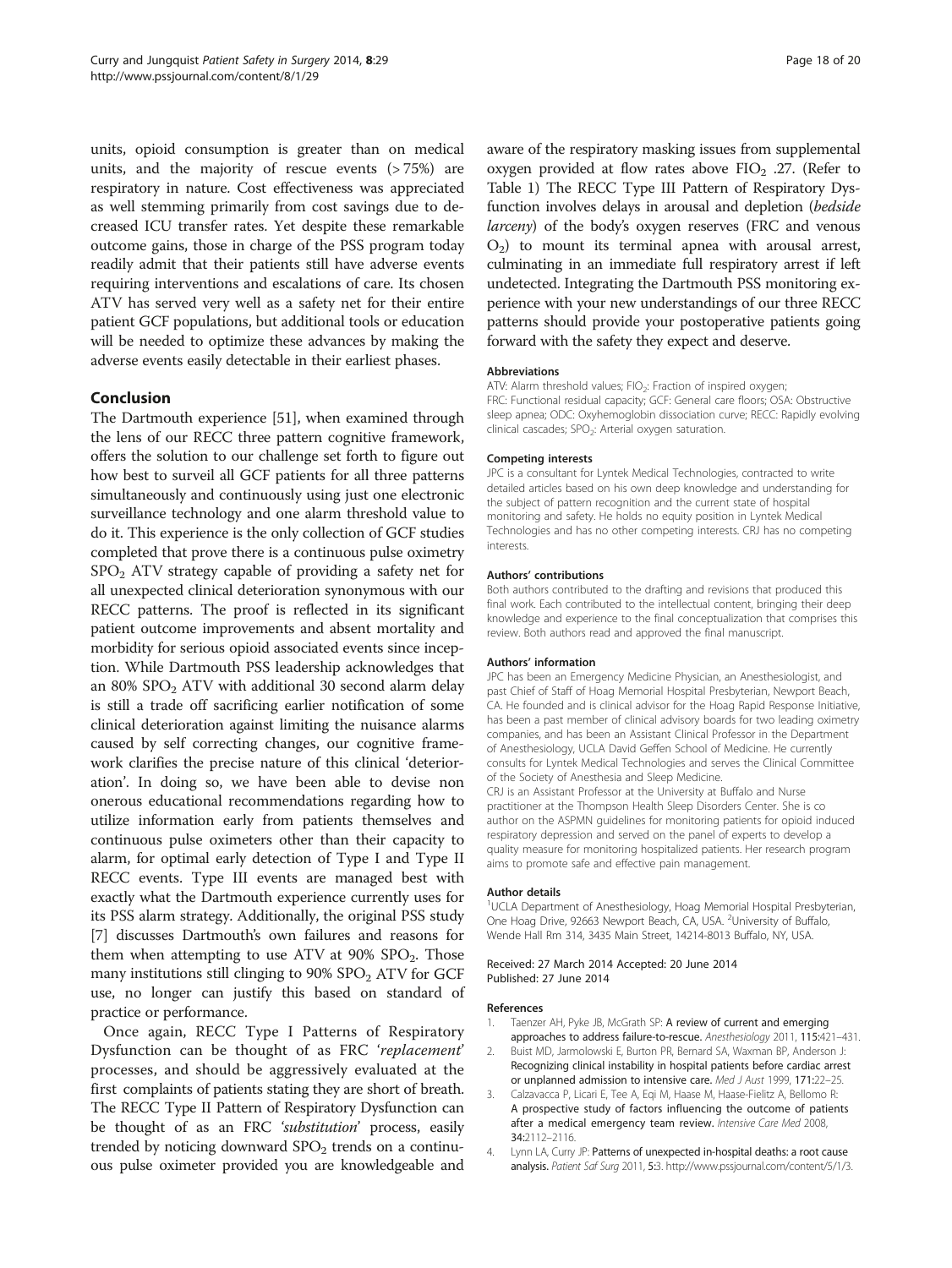- <span id="page-18-0"></span>5. Curry JP, Lynn LA: Threshold monitoring, alarm fatigue, and the patterns of unexpected hospital death. APSF Newsletter Fall 2011, 26(2):32–35.
- 6. Gravenstein N: No patient shall Be harmed by opioid-induced respiratory depression. APSF Newsletter Fall 2011, 26(2):21.
- 7. Taenzer AH, Pyke JB, McGrath SP, Blike GT: Impact of pulse oximetry surveillance on rescue events and intensive care unit transfers. Anesthesiology 2010, 112:282–287.
- 8. Hamilton MA, Cecconi M, Rhodes A: A systematic review and meta-analysis on the use of preemptive hemodynamic intervention to improve postoperative outcomes in moderate and high-risk surgical patients. Anesth Analg 2011, 112(6):1392–1402.
- 9. Khuri SF, Henderson WG, DePalma RG, Mosca C, Healey NA, Kumbhani DJ: Determinants of long-term survival after major surgery and the adverse effect of postoperative complications. Ann Surg 2005, 242(3):326–343.
- 10. Pauker SG, Kassirer JP: The threshold approach to clinical decision making. N Engl J Med 1980, 302(20):1109–1117.
- 11. Bone RC, Balk RA, Cerra FB, Dellinger RP, Fein AM, Knaus WA, Schein RM, Sibbald WJ: Definitions for sepsis and organ failure and guidelines for the Use of innovative therapies in sepsis. Chest 1992, 101:1644-1655.
- 12. Levy MM, Fink MP, Marshall JC, Abraham E, Angus D, Cook D, Cohen J, Opal SM, Vincent JL, Ramsay G: 2001SCCM/ESICM/ACCP/ATS/ SISInternationalSepsisDefinitionsConference. Intensive Care Med 2003, 29(4):530–538.
- 13. Dellinger RP, Levy MM, Rhodes A, Annane D, Gerlach H, Opal SM, Sevransky JE, Sprung CL, Douglas IS, Jaeschke R, Osborn TM, Nunnally ME, Townsend SR, Reinhart K, Kleinpell RM, Angus DC, Deutschman CS, Machado FR, Rubenfeld GD, Webb SA, Beale RJ, Vincent J-L, Moreno R: Survivingsepsiscampaign: international guidelines for management of severe sepsis and septic shock: 2012. Crit Care Med 2013, 41(2):580-637.
- 14. Opal SM, Dellinger RP, Vincent JL, Masur H, Angus DC: The next generation of sepsis clinical trial designs: what is next after the demise of recombinant human activated protein C? Crit Care Med 2014. Epub ahead of print.
- 15. Zhao H, Heard SO, Mullen MT, Crawford S, Goldberg RJ, Frendl G, Lilly CM: An evaluation of the diagnostic accuracy of the 1991 American college of chest physicians/society of critical care medicine and the 2001 society of critical care medicine/European society of intensive care medicine/ American college of chest physicians/American thoracic society/surgical infection society sepsis definition. Crit Care Med 2012, 40(6):1700–1706.
- 16. Gaieski DF, Goyal M: What is sepsis? what is severe sepsis? what is septic shock? searching for objective definitions among the winds of doctrines and wild theories. Expert Rev Anti Infect Ther 2013, 11(9):867–871.
- 17. Vincent JL, Opal SM, Marshall JC, Tracey KJ: Sepsis definitions: time for change. Lancet 2013, 381(9868):774–775.
- 18. Catley DM, Thornton C, Jordan C, Lehane JR, Royston D, Jones JG: Pronounced, episodic oxygen desaturation in the postoperative period: its association with ventilatory pattern and analgesic regimen. Anesthesiology 1985, 63:20–28.
- 19. Rosenberg J, Dirkes WE, Kehlet H: Episodic arterial oxygen desaturation and heart rate variations following major abdominal surgery. Br J Anaesth 1989, 63:651–654.
- 20. Galhotra S, DeVita MA, Simmons RL, Dew MA: Mature rapid response system and potentially avoidable cardiopulmonary arrests in hospital. Qual Saf Health Care 2007, 16:260–265.
- 21. Smetana GW: Postoperative pulmonary complications: an update on risk assessment and reduction. Cleve Clin J Med 2009, 76(4):560–565.
- 22. Pedersen T, Møller AM, Hovhannisyan K: Pulse oximetry for perioperative monitoring. Cochrane Database Syst Rev 2009, 7(4), CD002013.
- 23. Ochroch EA, Russell MW, Hanson WC, Devine GA, Cucchiara AJ, Weiner MG, Schwartz SJ: The impact of continuous pulse oximetry monitoring on intensive care unit admissions from a postsurgical care floor. Anesth Analg 2006, 102(3):868–875.
- 24. Bellomo R, Goldsmith D, Uchino S, Buckmaster J, Hart G, Opdam H, Silvester W, Doolan L, Gutteridge G: Prospective controlled trial of effect of medical emergency team on postoperative morbidity and mortality rates. Crit Care Med 2004, 32:916–921.
- 25. Chan PS, Khalid A, Longmore SL, Berg AR, Kosiborod M, Spertus AJ: Hospital-wide code rates and mortality before and after implementation of a rapid response team. JAMA 2008, 300(21):2506–2513.
- 26. Rothschild MJ, Woolf S, Finn MK, Friedberg MW, Lemay C, Furbush KA, Williams DH, Bates DW: A controlled trial of a rapid response system in an academic medical center. Jt Comm J Qual Patient Saf 2008, 34:417-425.
- 27. Chan PS, Jain R, Nallmothu BK, Berg RA, Sasson C: Rapid response teams: a systematic review and meta-analysis. Arch Intern Med 2010, 170(1):18–26.
- 28. Litvak E, Pronovost JP: Commentary, rethinking rapid response teams. JAMA 2010, 304:12.
- 29. Lovett PB, Buchwald JM, Sturmann K, Bijur P: The Vexatious Vital: neither clinical measurements by nurses nor an electronic monitor provides accurate measurements of respiratory rate in triage. Ann Emerg Med 2005, 45:68–76.
- 30. Giuliano KK, Higgins TL: New-generation pulse oximetry in the care of critically Ill patients. Am J Crit Care 2005, 14(1):26–37.
- 31. Fecho K, Freeman J, Smith FR, Overdyk FJ: In-hospital Resuscitation: opioids and other factors influencing survival. Ther Clin Risk Manag 2009, 5:961-968.
- 32. Looi-Lyons LC, Chung FF, Chan VW, McQuestion M: Respiratory Depression: an adverse outcome during patient controlled analgesia therapy. J Clin Anesth 1996, 8:151-168.
- 33. Shapiro A, Zohar E, Zaslansky R, Hoppenstein D, Shabat S, Fredman B: The frequency and timing of respiratory depression in 1524 postoperative patients treated with systemic or neuraxial morphine. J Clin Anesth 2005, 17:537–542.
- 34. Weinger MB: No patient shall Be harmed by opioid-induced respiratory depression. APSF Newsletter Fall 2011, 26:21.
- Antic NA, Malow BA, Lange N, McEvoy RD, Olson AL, Turkington P, Windisch W, Samuels M, Stevens CA, Berry-Kravis EM, Weese-Mayer DE: PHOX2B mutationconfirmed congenital central hypoventilation syndrome: presentation in adulthood. Am J Respir Crit Care Med 2006, 174(8):923–927.
- 36. Littleton SW, Mokhlesi B: The pickwickian syndrome-obesity hypoventilation syndrome. Clin Chest Med 2009, 30(3):467–478.
- 37. Casey KR, Cantillo KO, Brown LK: Sleep-related hypoventilation/hypoxemic syndromes. Chest 2007, 131(6):1936–1948.
- 38. Guo F, Xu T, Wang H: Early recognition of myxedematous respiratory failure in the elderly. Am J Emerg Med 2009, 27(2):212-215.
- 39. Catling JA, Pinto DM, Jordan C, Jones JG: Respiratory effects of analgesia after cholecystectomy: comparison of continuous and intermittent papaveretum. Br Med J 1980, 281(6238):478–480.
- 40. Mildh LH, Scheinin H, Kirvelä OA: The concentration-effect relationship of the respiratory depressant effects of alfentanil and fententanil. Anesth Analg 2001, 93(4):939–946.
- 41. Bouillon T, Bruhn J, Roepcke H, Hoeft A: Opioid-induced respiratory depression is associated with increased tidal volume variability. Eur J Anaesthesiol 2003, 20(2):127–133.
- 42. Wiedemann K, Diestelhorst C: The effect of sedation on pulmonary function. Anaesthetist 1995, 44(3):S588–S593.
- 43. Yamakage M, Kamada Y, Toriyabe M, Honma Y, Namiki A: Changes in respiratory pattern and arterial blood gases during sedation with propofol or midazolam in spinal anesthesia. J Clin Anesth 1999, 11(5):375-379.
- 44. Mora CT, Torjman M, White PF: Sedative and ventilatory effects of midazolam infusion: effect of flumazenil reversal. Can J Anaesth 1995, 42(8):677-684.
- 45. Hajiha M, DuBord M-A, Liu H, Horner RL: Opioid receptor mechanisms at the hypoglossal motor pool and effects on tongue muscle activity in vivo. J Physiol 2009, 587(11):2677–2692.
- 46. White: Opioid-induced suppression of genioglossal muscle activity: is it clinically important? J Physiol 2009, 587(14):3421–3422.
- 47. Fu ES, Downs JB, Schweiger JW, Miguel RV, Smith RA: Supplemental oxygen impairs detection of hypoventilation by pulse oximetry. Chest 2004, 126(5):1552–1558.
- 48. Barker SJ: "Motion-resistant" pulse oximetry: a comparison of New and Old models. Anesth Analg 2002, 95(4):967–972.
- 49. Goldman JM: Medical Devices and Medical Systems Essential safety requirements for equipment comprising the patient-centric integrated clinical environment (ICE). ASTM final F-2761 2009.
- 50. Moldenhauer K, Sabel A, Chu ES, Mehler PS: Qual patient Saf. Clinical triggers: an alternative to a rapid response team. Jt Comm J 2009, 35(3):164–174.
- 51. Taenzer AH, Blike GT: Postoperative monitoring-the Dartmouth experience. APSF Newsletter Spring-Summer 2012, 27(1):1–28.
- 52. Darioli R, Perret C: Mechanical controlled hypoventilation in status asthmaticus. Am Rev Respir Dis 1984, 129:385–387.
- 53. Dean NC, Jones J, Sanz Herrero F, Jephson A, Brown S, Jones BE, Vines C: Calculating PaO2/FIO2 from SPO2 in Emergency Department Patients with Pneumonia; Comparison of the Severinghaus and Rice Equations in a Utah Population. Am J Resp Crit Care Med 2012, 185:A1806.